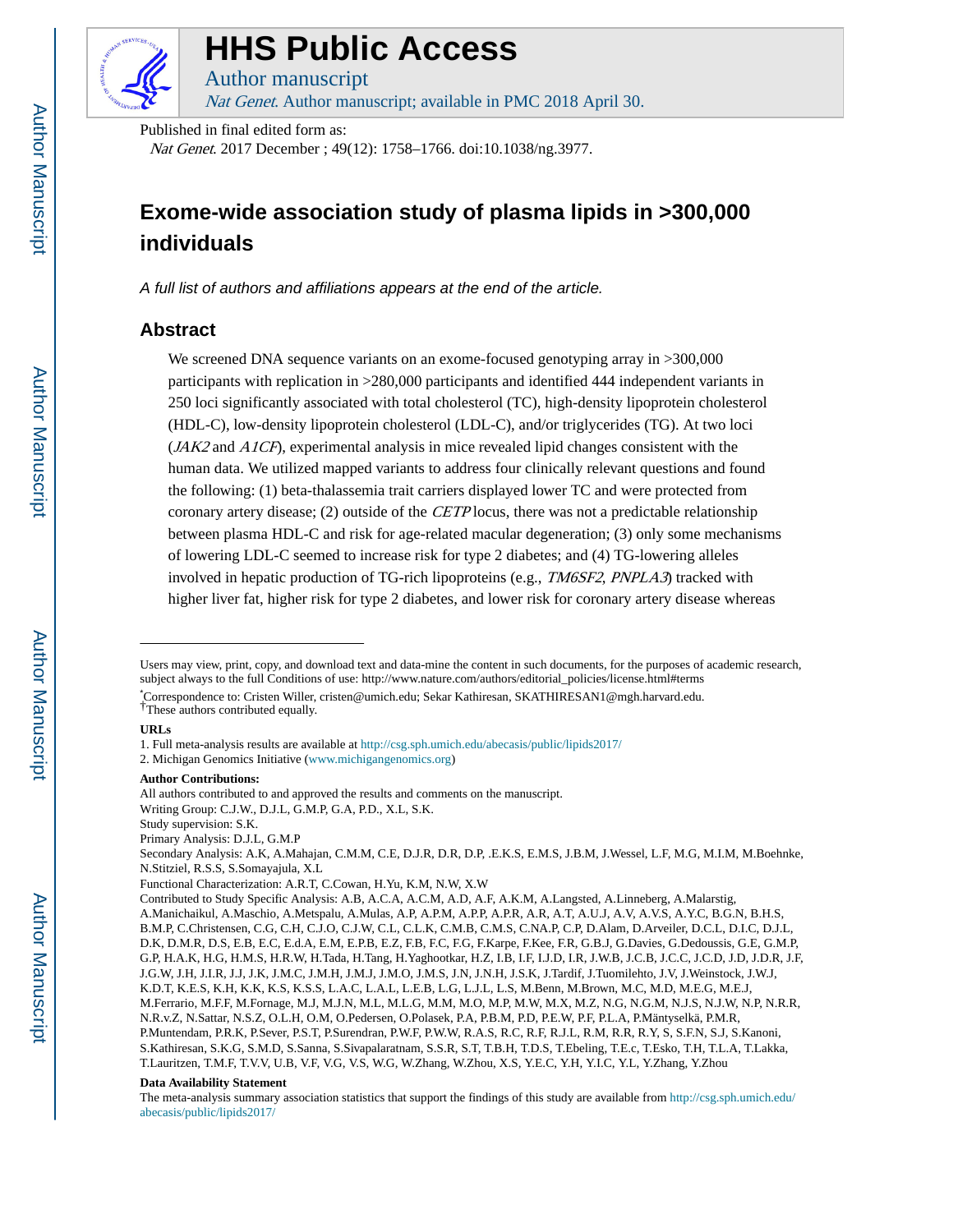TG-lowering alleles involved in peripheral lipolysis (e.g., LPL, ANGPTL4) had no effect on liver fat but lowered risks for *both* type 2 diabetes and coronary artery disease.

> Plasma lipid levels are modifiable risk factors for atherosclerotic cardiovascular disease. Genome-wide association studies (GWAS) testing common DNA sequence variation have uncovered 175 genetic loci affecting lipid levels<sup>1</sup> in the population<sup>2-8</sup>. These findings have informed biology of lipoproteins and elucidated the causal roles of lipid levels on cardiovascular disease  $9-12$ . Here, we build on these previous efforts to: 1) perform an exome-wide association screen for plasma lipids in >300,000 individuals; 2) evaluate discovered alleles experimentally; and 3) test the inter-relationship of mapped lipid variants with coronary artery disease (CAD), age-related macular degeneration (AMD), fatty liver, and type 2 diabetes (T2D).

We tested the association of genotypes from the HumanExome BeadChip (i.e., exome array) with lipid levels in 73 studies encompassing  $>300,000$  participants (Supplementary Material, Supplementary Tables 1–3) across several ancestries with the maximal sample sizes being 237,050 for European, 16,935 for African, 37,613 for South Asian, and 5,082 for Hispanic or other. A companion manuscript describes results for  $47,532$  East Asian participants<sup>13</sup>. A total of 242,289 variants were analyzed after quality control, about one-third of which are non-synonymous with minor allele frequency (MAF) < 0.1% (Supplementary Table 4).

Single-variant association statistics and linkage disequilibrium information summarized across 1 megabase sliding windows were generated from each cohort using RAREMETALWORKER or RVTESTS<sup>14,15</sup> software. Meta-analyses of single variant and gene-level association tests were performed using rareMETALS (version 6.0). Genomic control values for meta-analysis results were between 1.09 and 1.14 for all four traits (Supplementary Figure 1), suggesting that population structure in our analysis is well $controlled<sup>4,16</sup>$ .

We identified 1,445 single variants associated at  $P \le 2.1 \times 10^{-7}$  (Bonferroni correction of 242,289 variants analyzed) (Supplementary Figures 2–5). Full association results are available (see URLs). Of these, 75 were 'novel' [i.e. located at least 1 megabase from previously reported GWAS signals]: 35 of these were protein-altering variants and 40 were non-coding variants (Table 1, Supplementary Tables 5–7). The MAF of the lead variant was >5% at 61 of these 75 loci. European ancestry participants provided the most significant associations for the 75 novel loci, with the exception of two LDL associated variants (rs201148465 and rs147032017) which were driven by the South Asian participants (Supplementary Table 8). Gene-level association analyses revealed an additional five genes where the signal was driven by multiple rare variants ( $P \le 4.2 \times 10^{-7}$ , Bonferroni correction threshold for performing 5 tests on ~20,000 genes, Supplementary Table 9).

We sought replication in up to 286,268 independent participants from three studies – Nord-Trøndelag Health Study<sup>17</sup>, (HUNT; max  $n = 62,168$ ), Michigan Genomics Initiative (MGI; max  $n = 6,411$ , see URLs) and the Million Veteran Program<sup>18</sup> (MVP; max  $n = 218,117$ ). Of the novel primary trait associations, 73/73 associations were directionally consistent (Supplementary Table 10); two SNPs were not available for replication (rs201148465,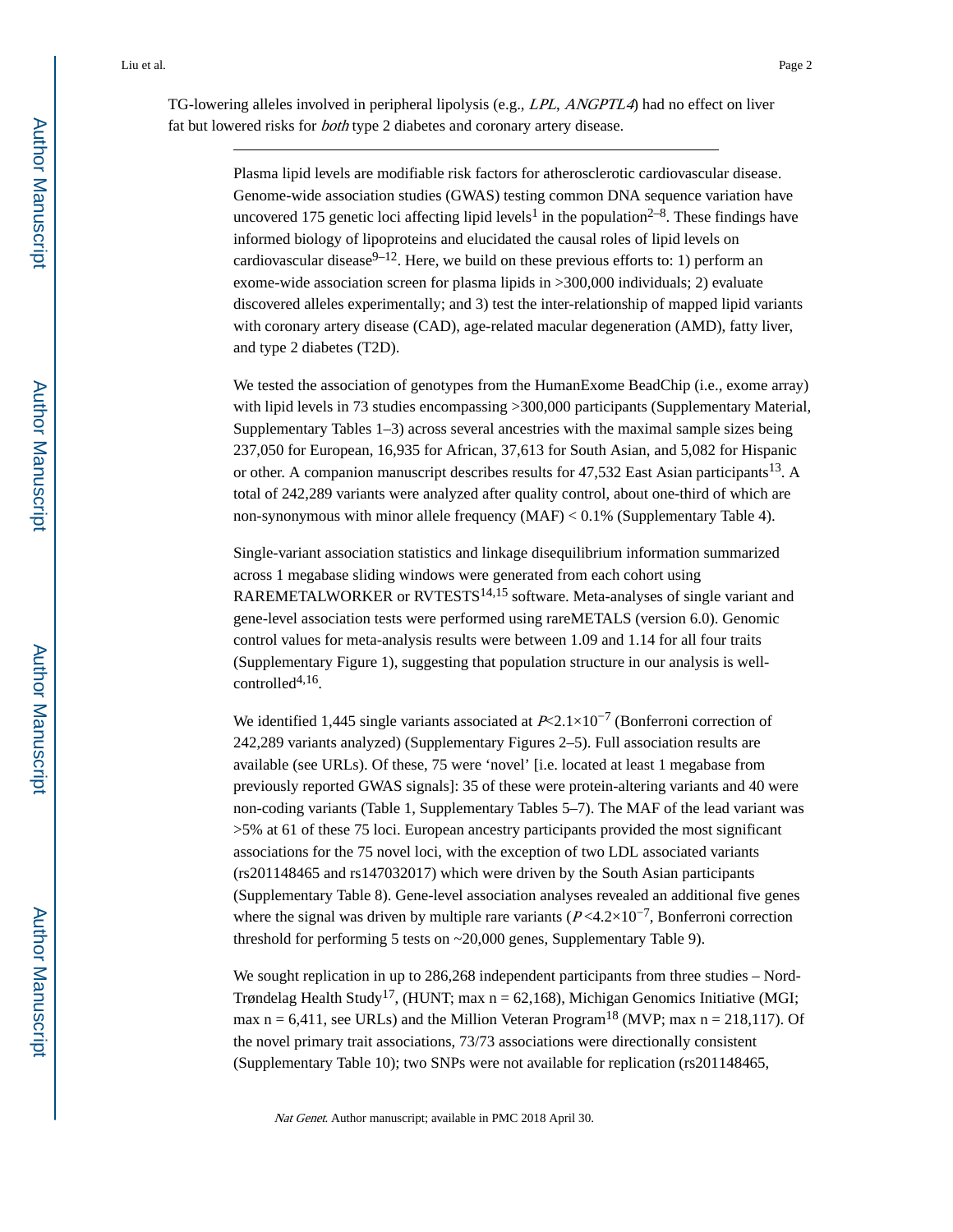At any given genetic locus, multiple variants may independently contribute to plasma lipid levels. We quantified this phenomenon by iteratively performing association analyses conditional on the top variants at each locus. We identified 444 variants independently associated with one or more of the four lipid traits in 75 novel and 175 previously implicated loci (Supplementary Figure 6; Supplementary Table 11–12).

The identification of lipid-associated coding variants may help refine association signals at previously identified GWAS loci. We were able to evaluate this possibility in 131 of the 175 previously reported GWAS loci where the index or proxy variant was available on the exome array, and associated with lipids levels with  $P\ll 2.1\times10^{-7}$  (Supplementary Table 13–14). For example, an intronic SNP (rs11136341, close to the PLEC gene) associated with LDL-C was the original lead SNP in its GWAS locus ( $P=2\times10^{-13}$ ). In the current study, a proteinaltering variant in *PARP10* is the top variant in the same locus (rs11136343; Leu395Pro;  $P=7\times10^{-26}$ ). After conditioning on PARP10 Leu395Pro, the evidence for rs11136341 diminished ( $P = 0.02$ ); in contrast, *PARP10* Leu395Pro remained significant ( $P=9\times10^{-13}$ ) after conditioning on rs11136341. PARP10 has been shown to affect the hepatic secretion of apolipoprotein B (apoB) in human hepatocytes<sup>19</sup>; these results prioritize *PARP10* as a causal gene at this locus.

Experimental analysis of discovered mutations in model systems is a powerful approach to validate the results of a human genetics analysis. We prioritized two coding mutations for experimental analysis: *JAK2* (Janus Kinase 2) p.Val617Phe and *A1CF* (APOBEC1 complementation factor) p.Gly398Ser.

JAK2 p.Val617Phe is a recurrent somatic mutation arising in hematopoietic stem cells which can lead to myeloproliferative disorders or clonal hematopoiesis of indeterminate potential<sup>20–24</sup>. We recently showed that carriage of p.Val617Phe increases with age and confers higher risk for CAD25. Surprisingly, the 617Phe allele which increases risk for CAD is associated with lower LDL-C. Mice knocked in for Jak2 p.Val617Phe were created as reported previously<sup>26</sup>. Hypercholesterolemia-prone mice that were engrafted with bone marrow obtained from  $Jak2$  p.Val617Phe transgenic mice displayed lower total cholesterol than mice that had received control bone marrow (Supplementary Figure 7). This is consistent with our human genetic observations. The mechanism by which JAK2 p.Val617Phe leads to lower plasma TC and LDL-C but higher risk for CAD requires further study.

Another new association to emerge from genetic analyses was between A1CF p.Gly398Ser and TG [MAF 0.7%, 0.10-standard deviation (SD) increase in TG per copy of alternate allele,  $P=4\times10^{-11}$ ]; this variant was also associated with increased circulating TC  $(P=4\times10^{-7})$  and nominally associated with increased risk of CAD (OR=1.12; P=0.02). A1CF encodes APOBEC1 complementation factor, an RNA-binding protein which facilitates the RNA-editing action of APOBEC1 on the *APOB* transcript<sup>27,28</sup>. We performed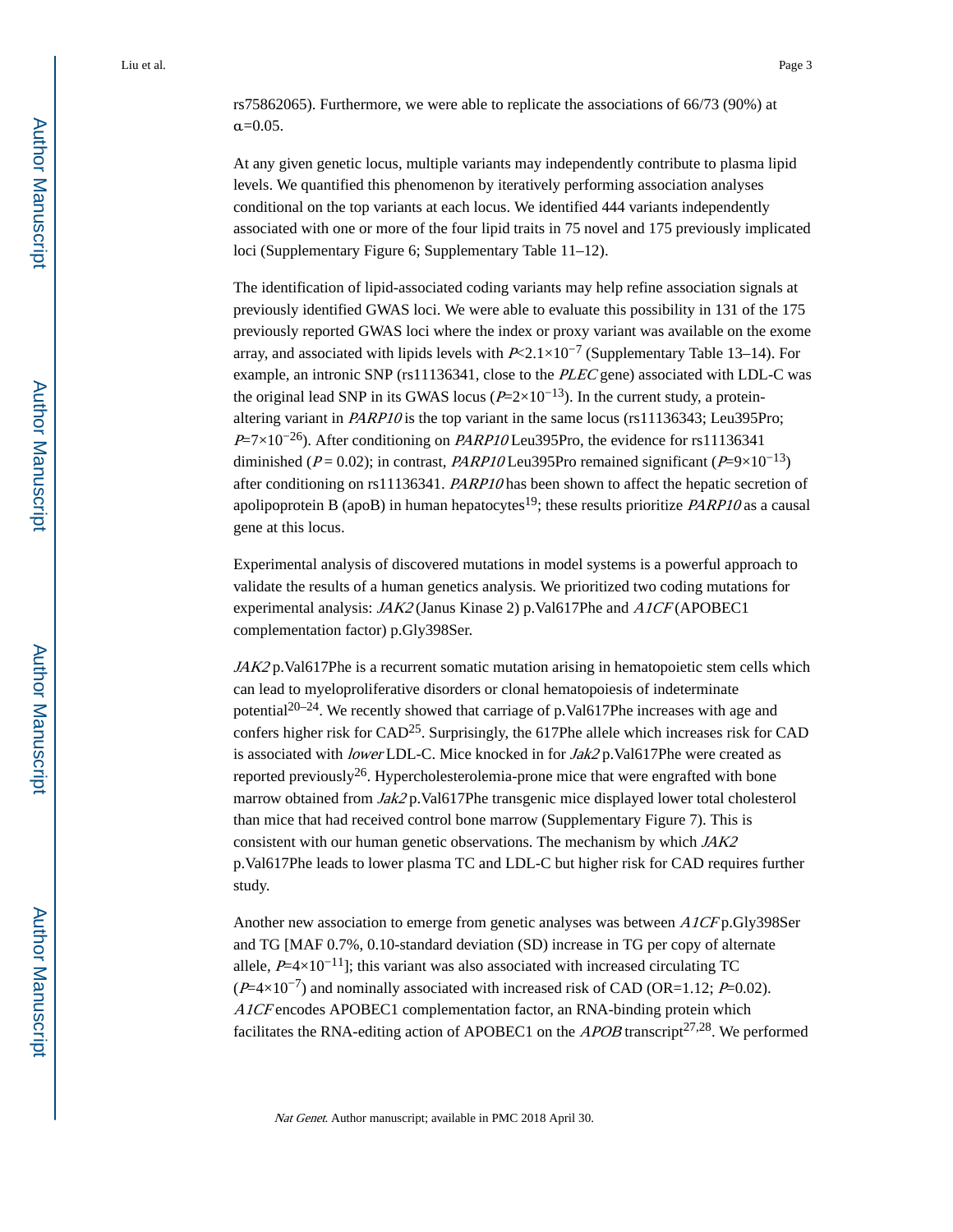CRISPR-Cas9 deletion, rescue, and knock-in experiments to assess whether A1CF p.Gly398Ser is a causal mutation that alters TG metabolism.

CRISPR-Cas9-induced deletion of A1CF led to 72% and 65% reduction in secreted APOB100 compared to control cells in Huh7 and HepG2 human hepatoma cells, respectively (Figure 1A–1C; Supplementary Figure 8). These findings are consistent with previous studies in rat primary hepatocytes that also showed significantly decreased apoB secretion after RNAi-based depletion of  $AICF<sup>29</sup>$ . Additionally, cellular APOB100 levels were significantly reduced in A1CF-deficient cells (Supplementary Figure 8B and 8C). A subsequent "rescue" experiment involving overexpression of wild-type or A1CF p.Gly398Ser in Huh7 cells with or without endogenous A1CF expression confirmed that higher APOB100 secretion in cell lines expressing A1CF p.Gly398Ser (Figure 1D).

We sought to further validate the A1CF gene and the p.Gly398Ser variant through the use of CRISPR-Cas9 to generate knock-in mice. Using a guide RNA targeting  $A1cf$  exon 9, the site of the codon for p.Gly398, and a 162-nucleotide single-strand DNA oligonucleotide repair template containing the p.Gly398Ser variant as well as extra synonymous changes to prevent re-cleavage by CRISPR-Cas9, we generated mice of the C57BL/6J inbred background with an A1cf Gly398Ser allele (hereafter referred to as KI) (Supplementary Figure 9A, 9B). We bred the KI allele to homozygosity and found that KI/KI mice were viable and healthy. We compared wild-type and KI/KI colony mates (n=9, 8) with respect to TG levels (Supplementary Figure 9C, 9D). We found that KI/KI mice had 46% increased TG compared to wild-type mice  $(P=0.05)$ . In sum, these results indicate that  $A1CF$  is a causal gene for TG in humans and that the p.Gly398Ser variant is a causal mutation, with possible relevance to CAD.

Next, we used the 444 identified DNA sequence variants to address four clinical questions. First, a rare null mutation in the beta-globin gene (*HBB*; c.92+1G>A, rs33971440) associated with lower total cholesterol (Supplementary Table 15) with the strongest total cholesterol-lowering effect after null mutations in PCSK9; this raised the question of the relationship between beta-thalassemia and risk for CAD. Approximately 80 to 90 million individuals worldwide are estimated to carry a heterozygous loss-of-function HBB mutation, termed beta-thalassemia trait<sup>30</sup>. Observational epidemiologic studies showed that betathalassemia trait associates with lower blood cholesterol level<sup>31,32</sup>. We find that  $HBB$  c. 92+1G>A is associated with a 17 mg/dl decrease in LDL-C (95% CI: −23, −11; P=2.7×10<sup>-8</sup>) and a 21 mg/dl decrease in TC (95% CI: -27, -14; P=8.9×10<sup>-11</sup>) (Supplementary Figure 10). In an analysis of 31,156 CAD cases and 65,787 controls, carriers of loss-of-function variants in HBB were protected against CAD (odds ratio for CAD, 0.70; 95% CI 0.54, 0.90; P=0.005, Supplementary Figure 11). Of note, in Supplementary Table 15, we provide results for null mutations where association  $P<0.001$ for any of the four lipid traits.

Second, DNA sequence variants in the CETP gene which associate with higher HDL-C also correlate with higher risk for AMD, a leading cause of blindness<sup>33–37</sup>; here, we ask if any way of increasing *plasma* HDL-C will predictably lead to increased AMD risk. Across 168 independent HDL-C variants with  $MAF > 1\%$ , we tested the association of each HDL-C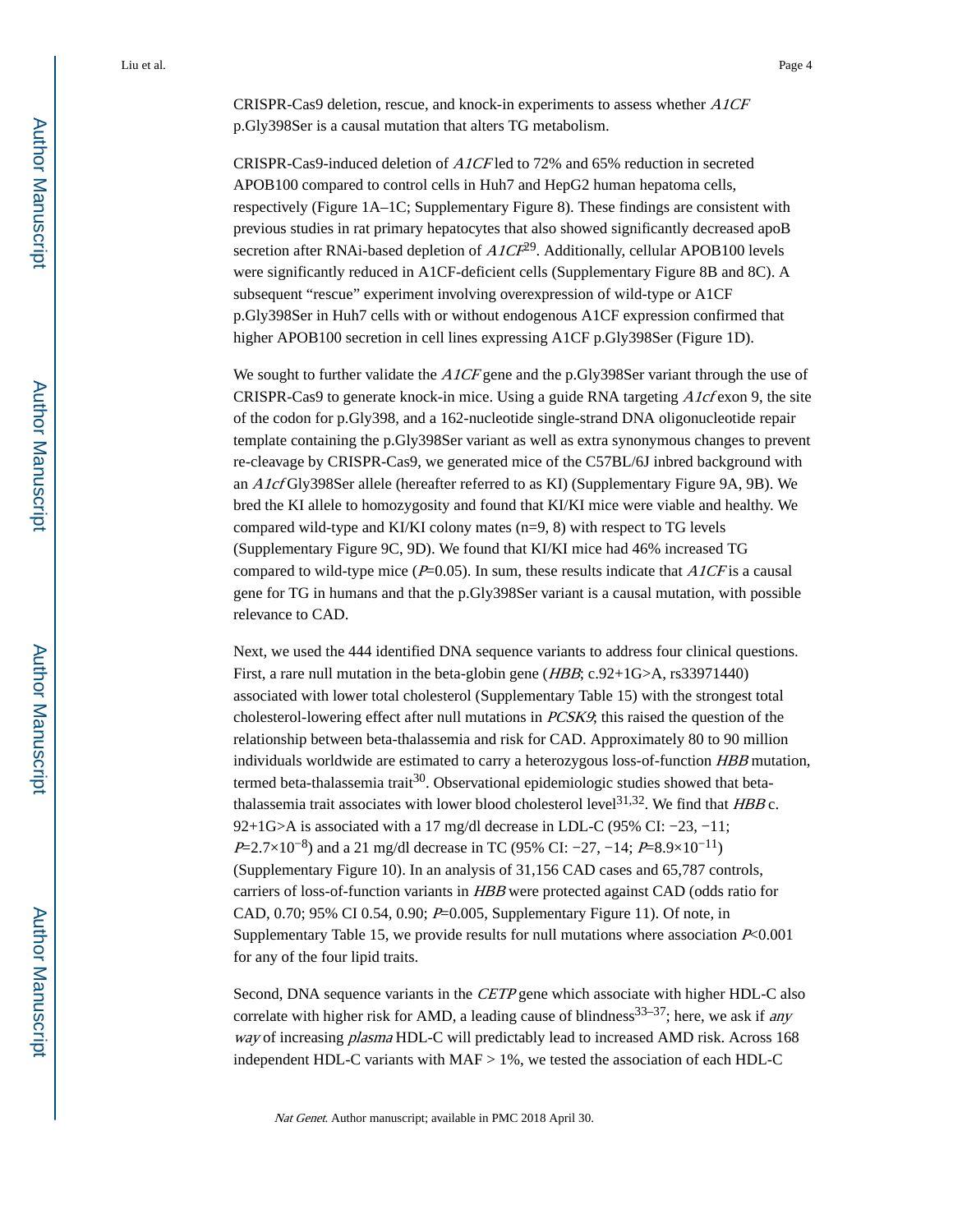variant with AMD risk. The effect size of variant on HDL-C was positively correlated with its effect on AMD risk (correlation in effect sizes,  $r=0.41$ ,  $P=4.4\times10^{-8}$ ; Supplementary Table 16, Supplementary Figure 12). However, this effect was driven by the 10 independent HDL-C associated variants in CETP (heterogeneity across the different HDL-C-raising mechanisms ( $\tau^2 = 0.91$ ,  $P_{\text{het}} = 1.8 \times 10^{-15}$ ) (Supplementary Table 17). When these 10 *CETP* variants were removed, there was no longer a relationship between genetically-altered HDL-C and AMD risk  $(P=0.17)$ . These results suggest that outside of the CETP locus, there is not a predictable relationship between plasma HDL-C and risk for AMD.

Third, will lowering LDL-C with lipid-modifying medicines always increase risk for T2D? This question is motivated by the fact that in randomized controlled trials, statin therapy increases risk for  $T2D^{26,27}$  and recent reports of *PCSK9* variants associating with higher risk for T2D<sup>38–40</sup>. We confirmed the association of  $PCSK9$  p.Arg46Leu (R46L) with risk for T2D among 222,877 participants (Supplementary Table 18). We found that the 46Leu allele associated with lower LDL-C confers a 13% increased risk for T2D (OR 1.13; 95% CI 1.06– 1.20; P=6.96×10−5) (Supplementary Figure 13). In addition, across 113 independent LDL-C variants at 90 distinct loci, we compared each variant's effect on LDL-C with its subsequent effect on risk for T2D. Across the 113 variants, there is a weak inverse correlation between a variant's effects on LDL-C and T2D (r=−0.21, p=0.025); however, there is evidence for heterogeneity in this relationship ( $\tau$ 2=0.50,  $P_{\text{het}}$ =2.5×10<sup>-9</sup>). Five LDL-C lowering genetic mechanisms had the most compelling evidence for association with higher risk for T2D (TM6SF2 p.Glu167Lys, APOE chr19:4510002, HNF4A p.Thr136Ile, PNPLA3 p.Ile148Met, and GCKR p.Leu446Pro) (P<4.0×10−4 for each, Bonferroni correction threshold for performing tests at 113 variants, Supplementary Table 19; Supplementary Figure 14). These results suggest that only some ways of lowering LDL-C are likely to increase risk for T2D.

Finally, two key processes – hepatic production and peripheral lipolysis – contribute to the blood level of TG. We asked how genes involved in hepatic production of TG-rich lipoproteins (PNPLA3, TM6SF2) differed from lipolysis pathway genes (LPL, ANGPTL4) in their impact on related metabolic traits - blood lipids, fatty liver, T2D, and CAD (Table 2). The alternative alleles at PNPLA3 p.Ile148Met, TM6SF2 p.Glu167Lys, LPL p.Ser474Ter, and ANGTPL4 p.Glu40Lys all associated with lower blood triglycerides and reduced risk for CAD. However, the blood TG-lowering alleles at PNPLA3 and TM6SF6 led to more fatty liver and higher risk for T2D. In contrast, the blood triglyceride-lowering alleles at LPL and ANGPTL4 were neutral with respect to fatty liver and led to lower risk for T2D. We confirmed the LPL observation using a phenome-wide association study in the UK Biobank (Supplementary Table 20). In UK Biobank, a one-SD decrease in TG mediated by LPL variants reduced risks for both T2D and CAD (Figure 2).

In summary, combining large-scale human genetic analysis with experimental evidence, we demonstrate: (1) 444 independent coding and non-coding variants at 250 loci as associated with plasma lipids; (2) the use of mouse models and genome editing to pinpoint causal genes and protein-altering variants; and (3) that LPL activation can be expected to lower triglycerides and reduce risks for *both* CAD and T2D without increasing liver fat and thus be advantageous for patients with metabolic risk factors.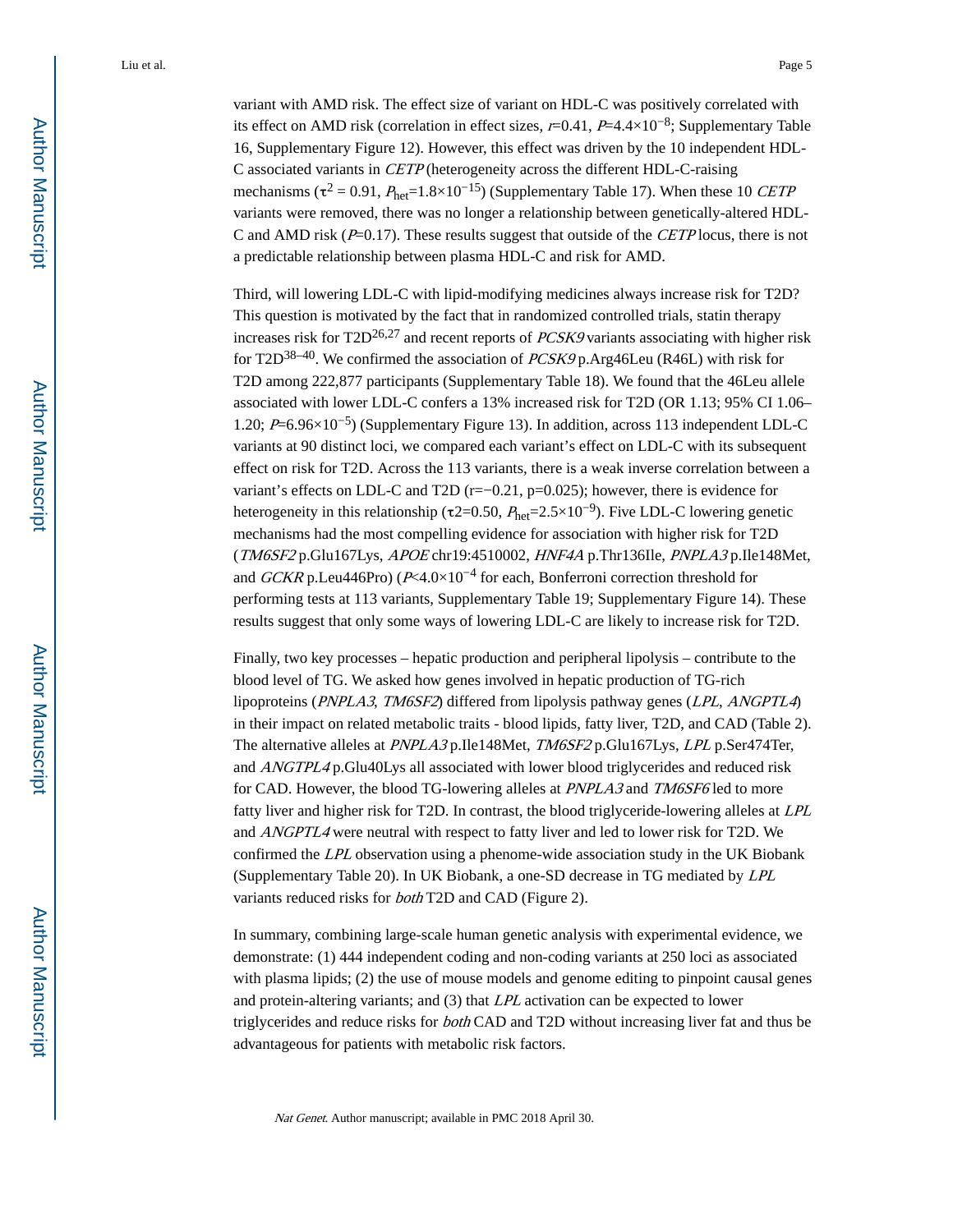## **ONLINE METHODS**

## **Study samples and phenotypes**

Seventy-three studies contributed association results for exome chip genotypes and plasma lipid levels. The outcomes were fasting lipid values in mg/dl [TC, HDL-C, LDL-C, TG] from the baseline, or earlier exam with fasting measures. If a study only had non-fasting levels, then it contributed only to the TC and HDL-C analyses. LDL-C and TG analyses were only performed on fasting lipid values. Lipid-lowering therapy with statins was not routinely used prior to the publication of the 4S study in 1994 which demonstrated the clinical benefit of statin therapy. Therefore, for data collected before 1994, no lipid medication adjustment was applied. For data collected after 1994, we adjusted the TC values for individuals on lipid medication by replacing their total cholesterol values by TC/0.8; this adjustment estimates the effect of statins on TC values. No adjustment was made on HDL-C or TG. LDL-C was calculated using the Friedewald equation for those with TG < 400 mg/dl  $(LDL-C = TC - HDL-C - (TG/5))$ . If TC was modified as described above for medication use after 1994, then modified TC was used in this formula. If only measured LDL-C was available in a study, we used LDL/0.7 for those on lipid-lowering medication when data were collected after 1994. TG values were natural log transformed. For each phenotype, residuals were obtained after accounting for age, age<sup>2</sup>, sex, principal components (as needed by each study, up to four), and inverse normal transform residuals were created for analysis. For studies ascertained on CAD case/control status, the two groups were modeled as separate studies.

## **Genotyping and quality control**

All studies assayed the Illumina or Affymetrix Human Exome array v1 or v1.1. Genotypes were determined from  $Z\text{call}^{43}$  or joint calling<sup>44</sup>. Individual studies performed the following quality control: call rate, heterozygosity, gender discordance, GWAS discordance (if GWAS data available), fingerprint concordance, if available, and PCA outliers.

## **Association analyses**

Each contributing cohort analyzed the ancestries within their cohorts separately and studies collected on case/control status analyzed cases separately from the controls. We performed both single variant and gene-level association tests. In the association analysis, we obtain residuals after controlling for sex, age, age $<sup>2</sup>$  and up to 4 principal components as covariates.</sup> Studies that had related samples analyzed the association using linear mixed models with relatedness estimated from genome-wide SNPs or from pedigrees.

From each study, we collected single variant score statistics and their covariance matrix for variants in sliding windows across the genome. Summary association test statistics were generated using RAREMETALWORKER or RVTESTS. Using summary association statistics collected from each study, we performed meta-analysis of single variant association tests using the Mantel-Haenszel test and constructed burden, SKAT and variable threshold tests using the approach by Liu et  $al^{15}$ . For burden and SKAT, we used minor allele frequency thresholds of 1% and 5% and for VT, we applied minor allele frequency threshold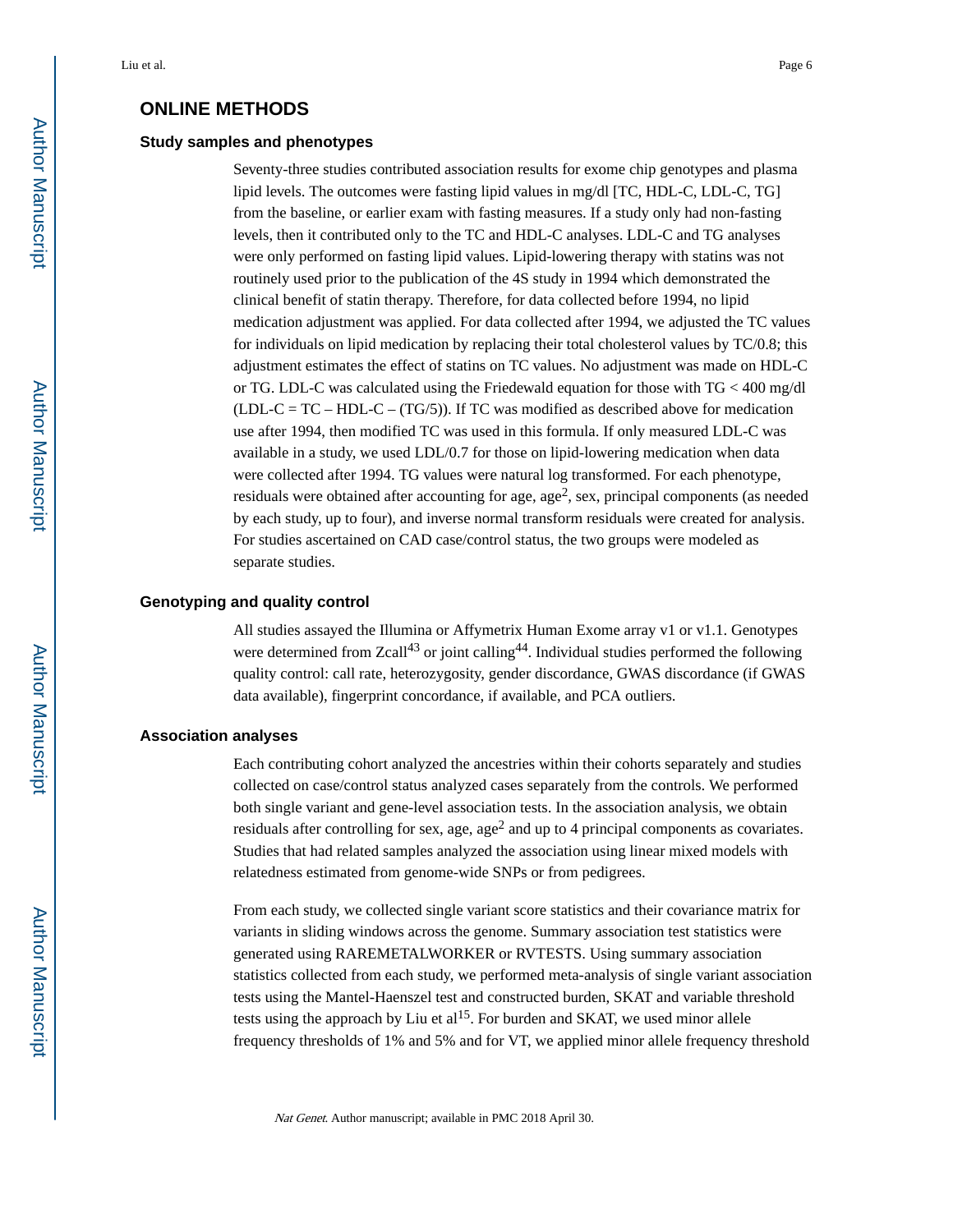of 5%. In the SKAT test, variants are weighted according to their minor allele frequencies, using the beta kernel  $\beta$  (1,25).

Using covariance matrices between single variant association statistics, we were also able to perform conditional association analyses centrally, which distinguishes genuine signals from "shadows" of known loci. Details of the methods can be found in Liu et  $al<sup>15</sup>$ .

We centrally performed quality control for the data. We aligned study reported reference and alternative alleles with alleles reported in the NHLBI Exome Sequencing Project<sup>45</sup> and remove mis-labelled variant sites that can be strand ambiguous. For variant sites in each study, we removed variants that had call rate  $< 0.9$  or had Hardy Weinberg P values  $\langle 1 \times 10^{-7}$ . Finally, as additional checks, we visually inspected for each study the scatter plot of variant allele frequency against frequencies from ethnicity-matched populations in the  $1000$  Genomes Project<sup>46</sup>, and made sure that the strand and allele labels were well calibrated between studies.

Single variant associations with  $P < 2.1 \times 10^{-7}$  (0.05/242,289 variants analyzed) and genebased associations with  $P < 4.2 \times 10^{-7}$  (0.05/[20,000 genes \* 6 tests]) were considered significant. Novel loci were defined as being not within 1 megabase of a known lipid GWAS SNP. Additionally, linkage disequilibrium information was used to determine independent SNPs where a locus extended beyond 1 megabase. All novel loci reported in this manuscript are  $> 1$  megabase from any previously reported locus and independent ( $r^2$  < 0.2 was required for variants within 3 megabases).

## **Sequential forward selection**

To identify independently associated variants for each known and newly identified locus, we performed sequential forward selection. We initialized the set of independently associated variants (denoted by  $\Phi$ ), starting with the top association signal in the locus. For each iteration, conditioning on variants in Φ, we performed conditional association analyses for all remaining variants. If the top association signal after the conditional analysis remained significant, we added the top variant to the set  $\Phi$ , and then repeated the conditional association analysis. If the top variant after the conditional analysis was no longer significant, we stopped and reported variants in the set  $\Phi$  as the final set of independent variants for that locus. We used the same single variant significance threshold ( $P < 2.1 \times$  $10^{-7}$ ) to determine statistical significance with the sequential forward selection results (Supplementary Figure 3).

## **Annotation**

Sequence variants were annotated according to refSeq version 1.9, using the SEQMINER software (version  $5.7$ )<sup>47</sup>. Transcript level annotations were obtained and prioritized. When multiple transcript level annotations were available, they were prioritized according to their functionality and deleteriousness. To implement gene-level association tests, the annotation with the highest priority was used (along with other filtering criteria such as minor allele frequencies) to determine the set of variants that are included.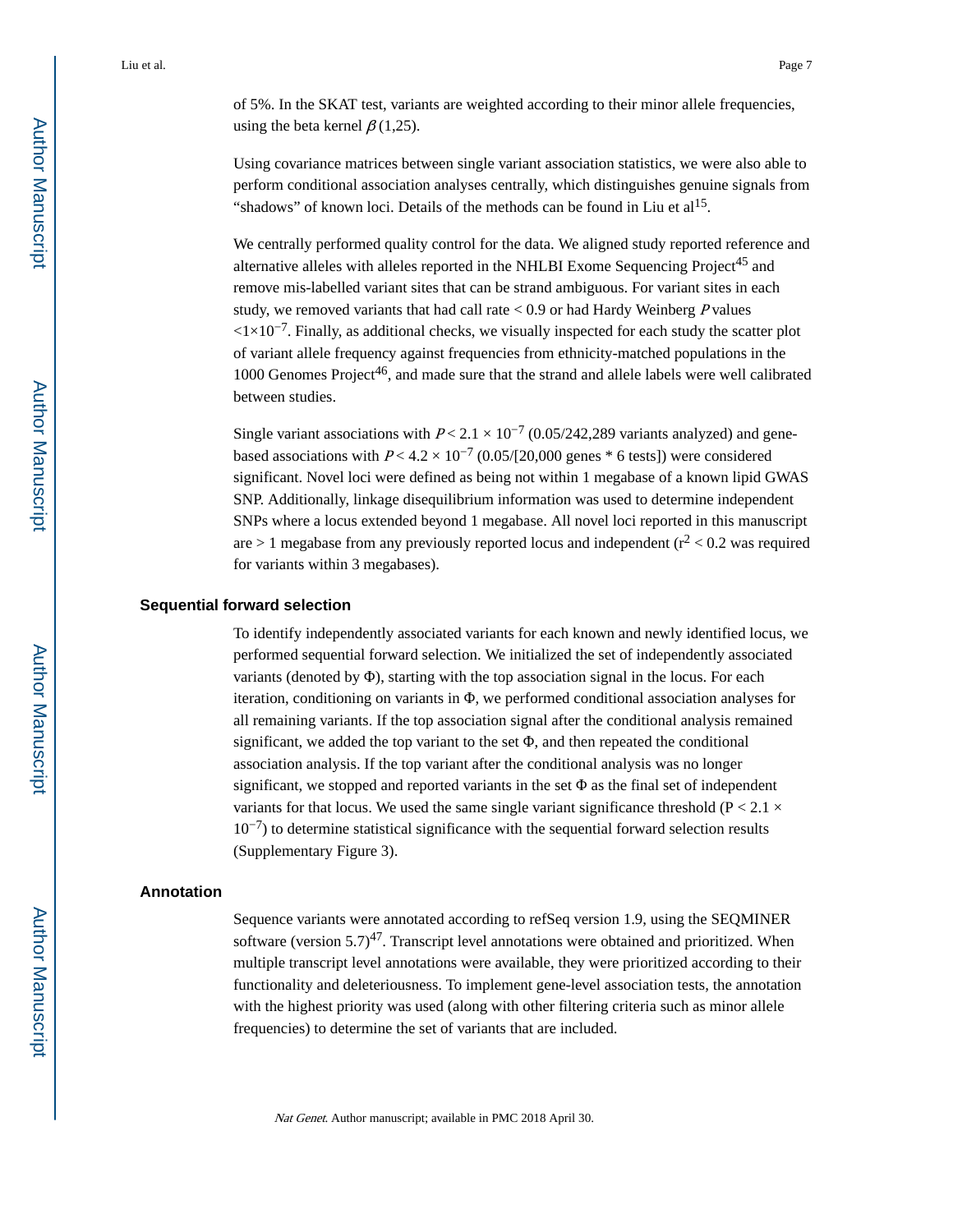## **Heritability and proportion of variance explained estimates**

We estimated the proportion of variance explained by the set of 444 independently associated variants. The joint effects of variants in a locus were approximated by

 $\hat{\vec{\beta}}_{\text{JOINT}} = V_{\text{META}}^{-1} \vec{U}_{\text{META}}$ , where  $\vec{U}_{\text{META}}$  is the single variant score statistics and  $V_{\text{META}}^{-1}$  is the covariance matrix between them. The covariance between single variant genetic effects was approximated by the inverse of the variance-covariance matrix of score statistics, i.e.

 $V_{\text{META}}^{-1}$ . The phenotypic variance explained by the independently associated variants in a

locus is given by  $\widehat{\overrightarrow{\beta}}_{\text{joint}}^T$  cov (G)  $\widehat{\overrightarrow{\beta}}_{\text{JONT}}$ , where G is the genotypes of the analyzed variants.

## **Refinement of genome-wide association signals**

We sought to quantify what proportion of GWAS loci might be due to a protein-altering variant and, therefore, directly identify a functional gene. We made the assumption that a protein-altering variant is the most likely causal variant for each region if it is the top signal, explains the signal, or is independent of the original signal. To identify putative functional coding variants accounting for the effects at known lipid loci, we performed reciprocal conditional analyses to control for the effects of known lipid GWAS or coding variants within 500kb, as this was the maximum distance for variants within the covariance matrix. Loci where coding variants are the most significant signals were considered as "coding as top". Loci where the initial GWAS variants had conditional  $P > 0.01$  were considered to be explained by the coding variants. Loci where the coding variants had conditional  $P < 2.1 \times$  $10^{-7}$  were considered to be independent of the initial GWAS signals.

#### **JAK2 p.Val617Phe and plasma cholesterol in a mouse model**

*Jak2* p.Val617Phe MxCre mice were created and reported previously<sup>26</sup>. Bone marrow cells from the WT or  $JAK2$  p.Val617Phe MxCre mice, both treated with poly I:C, were transplanted into irradiated  $L dlr^{-/-}$  recipients. After four weeks of recovery, the  $L dlr^{-/-}$ recipient mice were fed a Western diet (TD88137, Harlan Teklad) for 8 weeks. Plasma was collected and 250 microliter of polled plasma from 7 WT→Ldlr−/− or 7 Jak2 Val617Phe→Ldlr−/− recipient was subjected to fast protein liquid chromatography on Sepharose CL-6B size exclusion column. Total cholesterol content in each fraction was assessed by Cholesterol E kit (Wako Diagnostics).

## **Validation of A1CF with CRISPR-Cas9 in human cells**

To knock out *A1CF* in Huh7 and HepG2 human hepatoma cells, three CRISPRs (Supplementary Table 21) targeting exon 4 of the A1CF gene were constructed by using the lentiviral vector lentiGuide-Puro. Packaged viruses were used to transduce the cells expressing Cas9 for 16 hours. Subsequently, cells were cultured in the presence of 5 μg/ml puromycin for five days before splitting for assays. Cells for APOB secretion assay were cultured for 18 hours in serum-free medium, then the amount of APOB100 in medium was measured using an ELISA kit (MABTECH) according to the manufacturer's instructions.

In a rescue experiment, to avoid cutting of the A1CF coding region on the recombinant plasmids by previously designed exon-targeting CRISPRs, four new CRISPRs targeting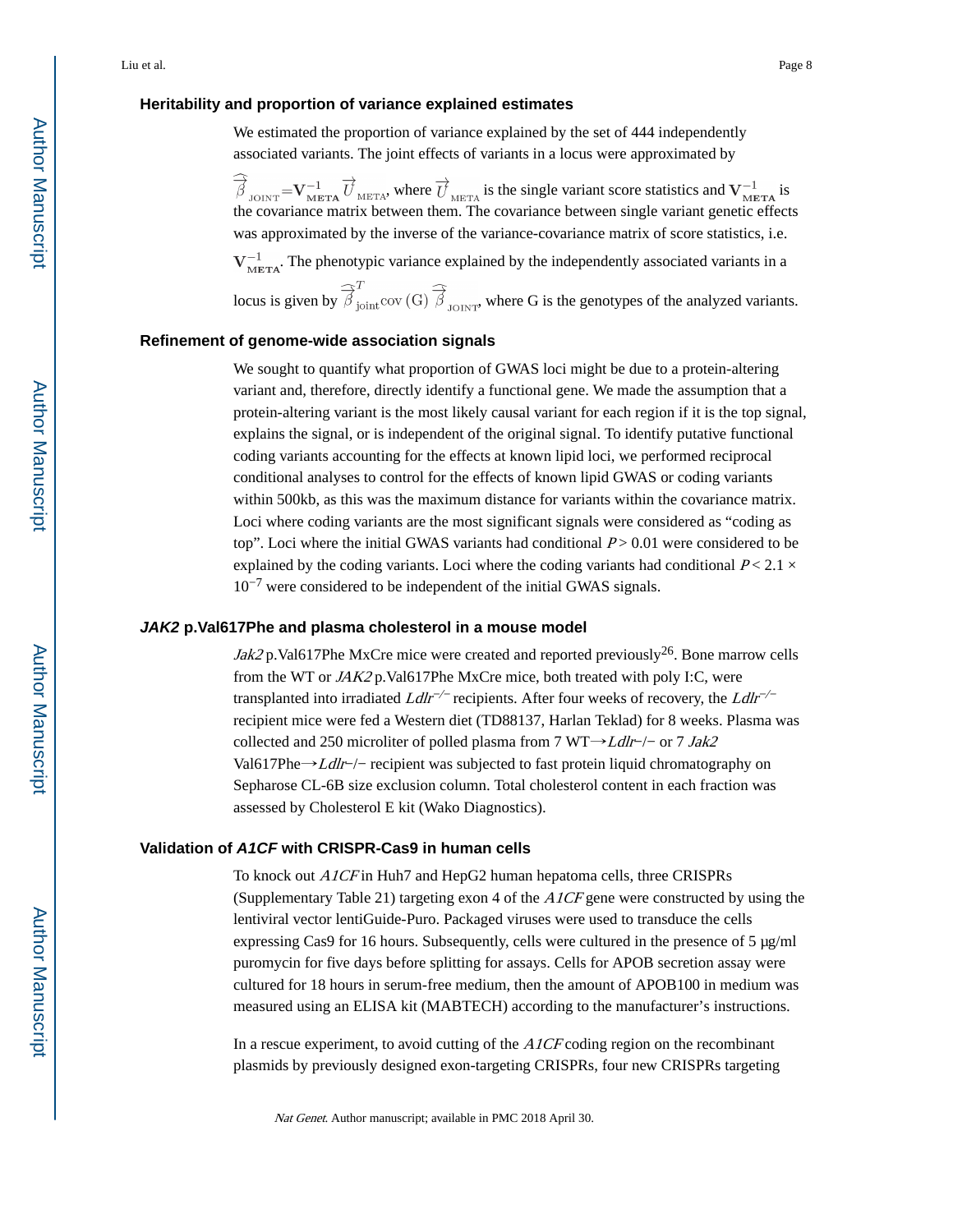introns flanking exon 4 were applied to deplete endogenous A1CF. The sequences for those sgRNAs are available in Supplementary Table 21. The A1CF p.Gly398Ser variant was generated by using overlapping PCR and confirmed by Sanger sequencing. Both wild-type and the A1CF p.Gly398Ser variant were constructed into lentiviral plasmids, respectively. After transduction, cells were cultured for 48 hours in the presence of 100 ng/ml doxycycline to induce recombinant expression of A1CF or p.Gly398Ser variant before performing different assays.

## **A1cf p.Gly390Ser knock-in mice**

All procedures used for animal studies were approved by Harvard University's Faculty of Arts and Sciences Institutional Animal Care and Use Committee and were consistent with local, state, and federal regulations as applicable. Knock-in mice were generated using a guide RNA designed to target the orthologous site of the  $AICF<sub>p</sub>$ . Gly390Ser variant. In vitro transcribed Cas9 mRNA (100 ng/μL; TriLink BioTechnologies) and guide RNA (50 ng/μL) were co-injected with 100 ng/μL single-strand DNA oligonucleotide (Integrated DNA Technologies): (Supplementary Table 21) into the cytoplasm of fertilized oocytes from C57BL/6J mice. Genomic DNA samples from founder mice were screened for knock-in mutations by PCR and confirmed by Sanger sequencing. Positive mice were bred with C57BL/6J mice to generate wild-type and homozygous knock-in mice. Male colony mates at 12 weeks of age were used for lipid measurements. Blood samples were collected from the lateral tail vein following an overnight fast. Plasma triglyceride levels were measured using Infinity Triglycerides Reagent (Thermo Fisher) according to the manufacturers' instructions.

### **Intersection of lipid association signals with AMD, CAD, and T2D**

To estimate the association of loss-of-function variants in HBB with cholesterol levels, participants from the following two consortia were studied: the Global Lipids Genetics Consortium and the Myocardial Infarction Genetics Consortium (MIGen, 27,939 participants in 12 cohorts). A rare loss-of-function variant in  $HBB$  (c.92+1G>A, rs33971440) was genotyped in participants from the Global Lipids Genetics Consortium Exome consortium. This variant was pooled with sequence data for the HBB gene in MIGen, available in 19,434 participants with blood cholesterol measurements. The association of loss-of-function variants with cholesterol was estimated using linear regression with adjustment for age, sex and up to five principal components of ancestry. Estimates from genotyped and sequence data were pooled using inverse variance weighted fixed effects meta-analysis.

To estimate the association of loss-of-function variants in HBB with CAD, participants from the following two consortia were studied: the CARDIoGRAM Exome Consortium (69,087 participants from 20 studies) and MIGen (12,384 CAD cases and 15,547 controls from 12 studies). 69,086 individuals who were genotyped for the c.92+1G>A variant in CARDIoGRAM Exome were pooled with sequence data for HBB from 27,931 individuals in MIGen. The association of loss-of-function variants with CAD was estimated using logistic regression with adjustment for age, sex and up to five principal components of ancestry. Estimates were pooled using inverse variance weighted fixed effects meta-analysis. To estimate the association of loss of function variants in HBB with hemoglobin and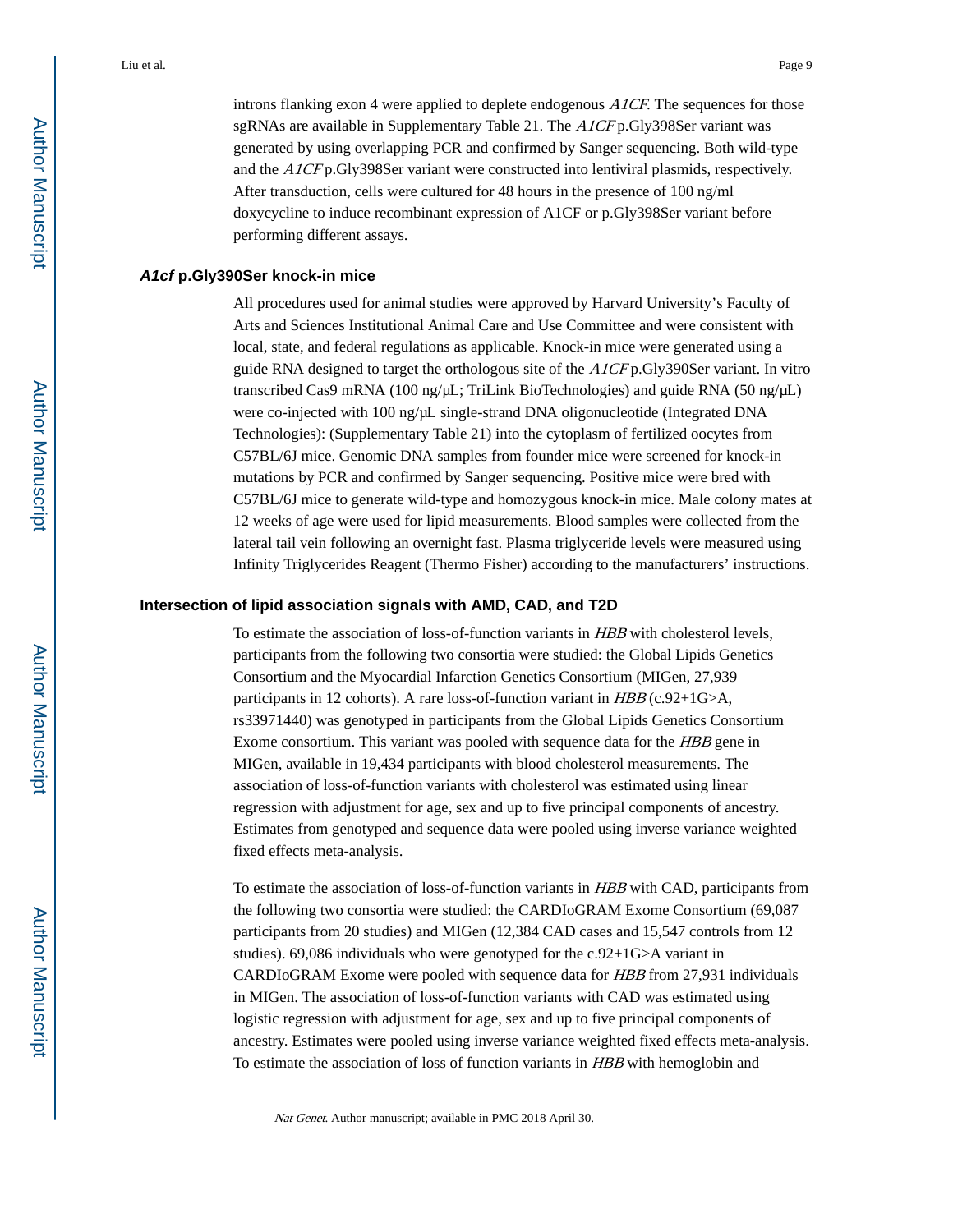hematocrit levels, estimates from an exome chip analysis of red blood cell traits (24,814 individuals) were used<sup>8</sup>.

For 168 variants independently and significantly associated with HDL-C and a MAF > 1%, we looked up the association evidence in 16,144 AMD cases and 17,832 controls with exome chip genotypes<sup>48</sup>.

For 132 independently and significantly associated LDL-C variants and MAF  $> 1\%$ , we looked up the association evidence in: (1) up to 120,575 individuals with and without CAD and exome chip genotypes (42,335 cases and 78,240 controls)<sup>42</sup>; and (2) up to 69,870 individuals with and without type 2 diabetes. Only 113 of the 132 LDL variants were available in the type 2 diabetes results. We used a Bonferroni correction for 132 variants to determine significance of the results (alpha =  $4.0 \times 10^{-4}$ ).

## **Association of PCSK9 R46L with type 2 diabetes**

For evaluating the association of *PCSK9* R46L with risk of type 2 diabetes, we considered a total of 42,011 type 2 diabetes cases and 180,834 controls from 30 studies from populations of European ancestry (Supplementary Table 18). The variant was directly genotyped in all studies using the Metabochip or the Exome array. Sample and variant quality control was performed within each study as described previously<sup>49–52</sup>. Within each study, the variant was tested for association with type 2 diabetes under an additive model after adjustment for study-specific covariates, including principal components to adjust for population structure. Association summary statistics for the variant for each study was corrected for residual population structure using the genomic control inflation factor as described previously<sup>49–51</sup>. We then combined association summary statistics for the variant across studies via fixedeffects inverse-variance weighted meta-analysis.

## **TG variants, lipids, fatty liver, type 2 diabetes, and CAD**

Exome chip results for four variants (LPL p.Ser474Ter [rs328], ANGPTL4 p.Glu40Lys [rs116843064], PNPLA3 p.Ile148Met [rs738409], and TM6SF2 p.Glu167Lys [rs58542926]) were obtained from the following sources:

- **1.** lipids: current analysis
- **2.** fatty liver: Between 2002 and 2005, 1,400 individuals from the Framingham Offspring Study and 2,011 individuals from third generation underwent multidetector computed tomograms (CT) on which we evaluated liver attenuation as previously described<sup>53</sup>. We tested the association of TG variants with CT liver fat after inverse normal transformation. Covariates in the regression models included age, age<sup>2</sup>, and gender. A similar analysis was conducted in 3,293 participants of European ancestry from BioImage study<sup>54</sup>. Association results for liver attenuation from the Framingham and BioImage studies were combined through fixed-effects inverse-variance weighted meta-analysis.
- **3.** type 2 diabetes: ExTexT2D Consortium<sup>41</sup>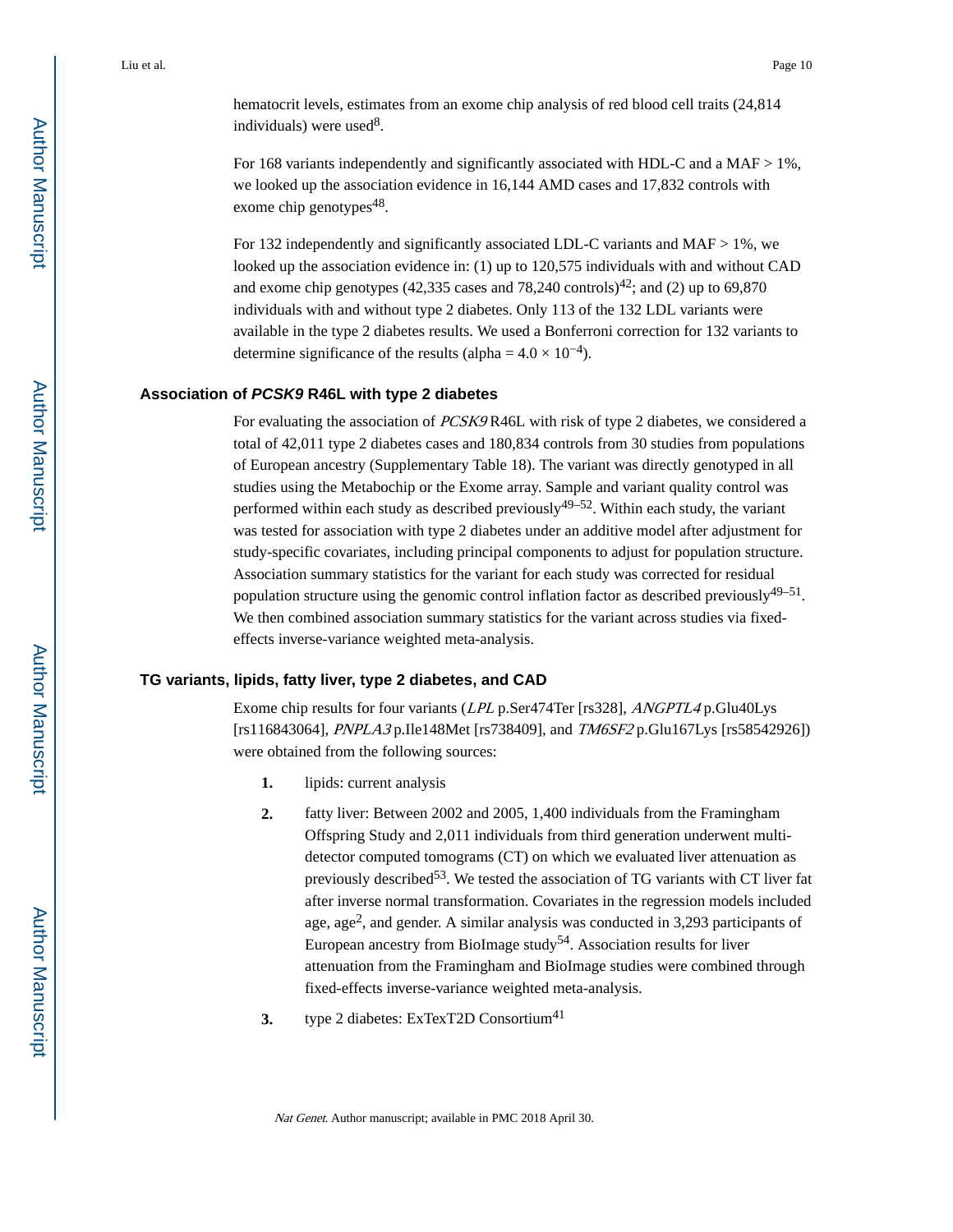**4.** CAD: published results from the Myocardial Infarction Genetics and CARDIOGRAM Exome Consortia study<sup>42</sup> and analysis of the UK Biobank combined through meta-analysis.

## **Supplementary Material**

Refer to Web version on PubMed Central for supplementary material.

## **Authors**

Dajiang J. Liu<sup>1,†</sup>, Gina M. Peloso<sup>2,3,†</sup>, Haojie Yu<sup>4,†</sup>, Adam S. Butterworth<sup>5,6,†</sup>, Xiao Wang<sup>7,†</sup>, Anubha Mahajan<sup>8,†</sup>, Danish Saleheen<sup>5,9,10,†</sup>, Connor Emdin<sup>3,11,†</sup>, Dewan Alam<sup>12</sup>, Alexessander Couto Alves<sup>13</sup>, Philippe Amouyel<sup>14</sup>, Emanuele di Angelantonio<sup>5,6</sup>, Dominique Arveiler<sup>15</sup>, Themistocles L. Assimes<sup>16,17</sup>, Paul L. Auer<sup>18</sup>, Usman Baber<sup>19</sup>, Christie M. Ballantyne<sup>20</sup>, Lia E. Bang<sup>21</sup>, Marianne Benn<sup>22,23</sup>, Joshua C. Bis<sup>24</sup>, Michael Boehnke<sup>25</sup>, Eric Boerwinkle<sup>26,27</sup>, Jette Bork-Jensen<sup>28</sup>, Erwin P. Bottinger<sup>29</sup>, Ivan Brandslund<sup>30,31</sup>, Morris Brown<sup>32</sup>, Fabio Busonero<sup>33</sup>, Mark J Caulfield<sup>34,35</sup>, John C Chambers<sup>36,37,38</sup>, Daniel I. Chasman<sup>39,40</sup>, Y. Eugene Chen<sup>41</sup>, Yii-Der Ida Chen<sup>42</sup>, Rajiv Chowdhury<sup>5</sup>, Cramer Christensen<sup>43</sup>, Audrey Y. Chu<sup>39,44</sup>, John M Connell<sup>45</sup>, Francesco Cucca<sup>33,46</sup>, L. Adrienne Cupples<sup>2,44</sup>, Scott M. Damrauer<sup>47,48</sup>, Gail Davies<sup>49,50</sup>, Ian J Deary<sup>49,50</sup>, George Dedoussis51, Joshua C. Denny52,53, Anna Dominiczak54, Marie-Pierre Dubé<sup>55,56,57</sup>, Tapani Ebeling<sup>58</sup>, Gudny Eiriksdottir<sup>59</sup>, Tõnu Esko<sup>3,60</sup>, Aliki-Eleni Farmaki<sup>51</sup>, Mary F Feitosa<sup>61</sup>, Marco Ferrario<sup>62</sup>, Jean Ferrieres<sup>63</sup>, Ian Ford<sup>64</sup>, Myriam Fornage<sup>65</sup>, Paul W. Franks<sup>66,67,68</sup>, Timothy M. Frayling<sup>69</sup>, Ruth Frikke-Schmidt<sup>70,71</sup>, Lars Fritsche<sup>25</sup>, Philippe Frossard<sup>10</sup>, Valentin Fuster<sup>19</sup>, Santhi K. Ganesh<sup>41,72</sup>, Wei Gao<sup>73</sup>, Melissa E. Garcia<sup>74</sup>, Christian Gieger<sup>75,76,77</sup>, Franco Giulianini<sup>39</sup>, Mark O. Goodarzi<sup>78,79</sup>, Harald Grallert<sup>75,76,77</sup>, Niels Grarup<sup>28</sup>, Leif Groop<sup>80</sup>, Megan L. Grove<sup>26</sup>, Vilmundur Gudnason<sup>59,81</sup>, Torben Hansen<sup>28,82</sup>, Tamara B. Harris<sup>83</sup>, Caroline Hayward<sup>84</sup>, Joel N. Hirschhorn<sup>3,85</sup>, Oddgeir L. Holmen<sup>86,87</sup>, Jennifer Huffman<sup>84</sup>, Yong Huo<sup>88</sup>, Kristian Hveem<sup>89</sup>, Sehrish Jabeen<sup>10</sup>, Anne U Jackson<sup>25</sup>, Johanna Jakobsdottir<sup>59,81</sup>, Marjo-Riitta Jarvelin<sup>13</sup>, Gorm B Jensen<sup>90</sup>, Marit E. Jørgensen<sup>91,92</sup>, J. Wouter Jukema<sup>93,94</sup>, Johanne M. Justesen<sup>28</sup>, Pia R. Kamstrup<sup>22</sup>, Stavroula Kanoni<sup>95</sup>, Fredrik Karpe<sup>96,97</sup>, Frank Kee<sup>98</sup>, Amit V. Khera<sup>3,11</sup>, Derek Klarin<sup>3,11,99</sup>, Heikki A. Koistinen<sup>100,101,102</sup>, Jaspal S Kooner<sup>37,38,103</sup>, Charles Kooperberg<sup>104</sup>, Kari Kuulasmaa<sup>100</sup>, Johanna Kuusisto<sup>105</sup>, Markku Laakso<sup>105</sup>, Timo Lakka<sup>106,107,108</sup>, Claudia Langenberg<sup>109</sup>, Anne Langsted<sup>22,23</sup>, Lenore J. Launer<sup>83</sup>, Torsten Lauritzen<sup>110</sup>, David CM Liewald<sup>49,50</sup>, Li An Lin<sup>65</sup>, Allan Linneberg<sup>111,112,113</sup>, Ruth J.F. Loos<sup>29,114</sup>, Yingchang Lu<sup>29</sup>, Xiangfeng Lu<sup>41,115</sup>, Reedik Mägi<sup>60</sup>, Anders Malarstig<sup>116,117</sup>, Ani Manichaikul<sup>118</sup>, Alisa K. Manning<sup>3,11,119</sup>, Pekka Mäntyselkä<sup>120</sup>, Eirini Marouli<sup>95</sup>, Nicholas GD Masca<sup>121,122</sup>, Andrea Maschio<sup>33</sup>, James B. Meigs<sup>3,119,123</sup>, Olle Melander<sup>124</sup>, Andres Metspalu<sup>60</sup>, Andrew P Morris<sup>8,125</sup>, Alanna C. Morrison<sup>26</sup>, Antonella Mulas<sup>33</sup>, Martina Müller-Nurasyid<sup>126,127,128</sup>, Patricia B. Munroe<sup>34,129</sup>, Matt J Neville<sup>96</sup>, Jonas B. Nielsen<sup>41</sup>, Sune F Nielsen<sup>22,23</sup>, Børge G Nordestgaard<sup>22,23</sup>, Jose M. Ordovas<sup>130,131,132</sup>, Roxana Mehran<sup>19</sup>, Christoper J. O'Donnell<sup>99,133</sup>, Mariu Orho-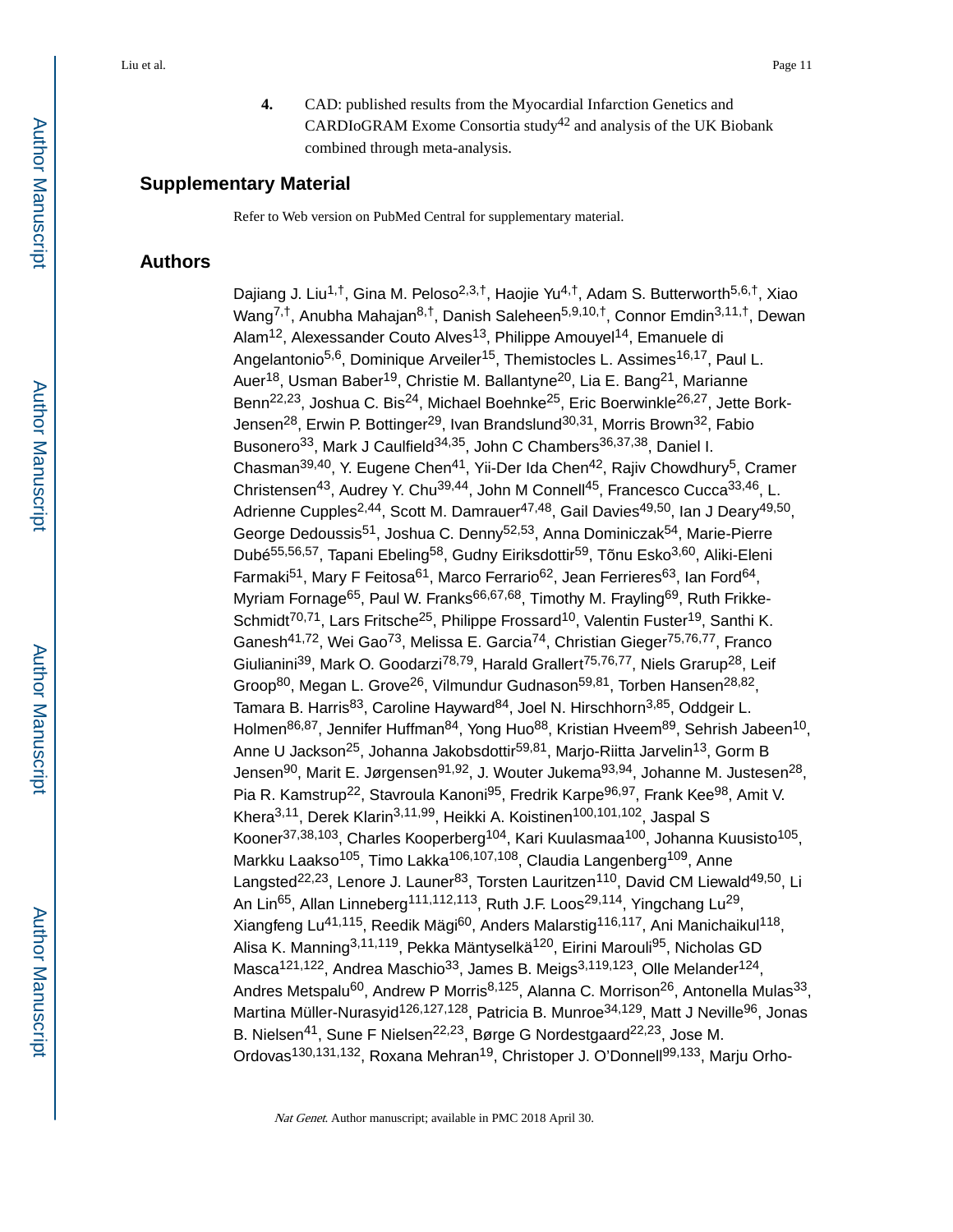Melander<sup>124</sup>, Cliona M. Molony<sup>134</sup>, Pieter Muntendam<sup>135</sup>, Sandosh Padmanabhan<sup>54</sup>, Colin NA Palmer<sup>45</sup>, Dorota Pasko<sup>69</sup>, Aniruddh P. Patel<sup>3,11,133,136</sup>, Oluf Pedersen<sup>28</sup>, Markus Perola<sup>100,137</sup>, Annette Peters<sup>75,76,127</sup>, Charlotta Pisinger<sup>113</sup>, Giorgio Pistis<sup>33</sup>, Ozren Polasek<sup>138,139</sup>, Neil Poulter<sup>140</sup>, Bruce M. Psaty<sup>24,141,142</sup>, Daniel J. Rader<sup>143</sup>, Asif Rasheed<sup>10</sup>, Rainer Rauramaa<sup>107,108</sup>, Dermot Reilly<sup>134</sup>, Alex P. Reiner<sup>104,144</sup>, Frida Renström<sup>66,145</sup>, Stephen S Rich<sup>118</sup>, Paul M Ridker<sup>39</sup>, John D. Rioux<sup>55</sup>, Neil R Robertson<sup>8,96</sup>, Dan M. Roden<sup>53</sup>, Jerome I. Rotter<sup>42</sup>, Igor Rudan<sup>139</sup>, Veikko Salomaa<sup>100</sup>, Nilesh J Samani<sup>121,122</sup>, Serena Sanna<sup>33</sup>, Naveed Sattar<sup>54,96</sup>, Ellen M. Schmidt<sup>146</sup>, Robert A. Scott<sup>109</sup>, Peter Sever<sup>140</sup>, Raquel S. Sevilla<sup>147</sup>, Christian M. Shaffer<sup>53</sup>, Xueling Sim<sup>25,148</sup>, Suthesh Sivapalaratnam<sup>149</sup>, Kerrin S Small<sup>150</sup>, Albert V. Smith<sup>59,81</sup>, Blair H Smith<sup>151,152</sup>, Sangeetha Somayajula<sup>153</sup>, Lorraine Southam<sup>8,154</sup>, Timothy D Spector<sup>150</sup>, Elizabeth K. Speliotes<sup>146,155</sup>, John M Starr<sup>49,156</sup>, Kathleen E Stirrups<sup>95,157</sup>, Nathan Stitziel<sup>158,159</sup>, Konstantin Strauch<sup>76,160</sup>, Heather M Stringham<sup>25</sup>, Praveen Surendran<sup>5</sup>, Hayato Tada<sup>161</sup>, Alan R. Tall<sup>162</sup>, Hua Tang<sup>163</sup>, Jean-Claude Tardif<sup>55,57</sup>, Kent D Taylor<sup>42</sup>, Stella Trompet<sup>93,164</sup>, Philip S, Tsao<sup>16,17</sup>, Jaakko Tuomilehto<sup>165,166,167,168</sup>, Anne Tybjaerg-Hansen<sup>70,71</sup>, Natalie R van Zuydam<sup>8,45</sup>, Anette Varbo<sup>22,23</sup>, Tibor V Varga<sup>66</sup>, Jarmo Virtamo<sup>100</sup>, Melanie Waldenberger<sup>76,77</sup>, Nan Wang<sup>162</sup>, Nick J. Wareham<sup>109</sup>, Helen R Warren<sup>34,129</sup>, Peter E. Weeke<sup>53,169</sup>, Joshua Weinstock<sup>25</sup>, Jennifer Wessel<sup>170,171</sup>, James G. Wilson<sup>172</sup>, Peter W. F. Wilson<sup>173,174</sup>, Ming Xu<sup>175</sup>, Hanieh Yaghootkar<sup>69</sup>, Robin Young<sup>5</sup>, Eleftheria Zeggini<sup>154</sup>, He Zhang<sup>41</sup>, Neil S. Zheng<sup>176</sup>, Weihua Zhang<sup>36</sup>, Yan Zhang<sup>88</sup>, Wei Zhou<sup>146</sup>, Yanhua Zhou<sup>2</sup>, Magdalena Zoledziewska<sup>33</sup>, Charge Diabetes Working Group, The EPIC-InterAct consortium, EPIC-CVD Consortium, GOLD Consortium, VA Million Veteran Program, Joanna MM Howson<sup>5,†</sup>, John Danesh<sup>5,6,154,†</sup>, Mark I McCarthy8,96,97,†, Chad Cowan4,177,†, Goncalo Abecasis25,†, Panos Deloukas<sup>95,178,†</sup>, Kiran Musunuru<sup>7,†</sup>, Cristen J. Willer<sup>41,72,146,†,\*,</sup> and Sekar Kathiresan3,11,133,136,†,\*

## **Affiliations**

<sup>1</sup>Department of Public Health Sciences, Institute of Personalized Medicine, Penn State College of Medicine, Hershey, Pennsylvania, USA <sup>2</sup>Department of Biostatistics, Boston University School of Public Health, Boston, Massachusetts, USA <sup>3</sup>Program in Medical and Population Genetics, Broad Institute, Cambridge, Massachusetts, USA <sup>4</sup>Department of Stem Cell and Regenerative Biology, Harvard Stem Cell Institute, Harvard University, Cambridge, Massachusetts, USA <sup>5</sup>MRC/BHF Cardiovascular Epidemiology Unit, Department of Public Health and Primary Care, University of Cambridge, Cambridge, UK <sup>6</sup>The National Institute for Health Research Blood and Transplant Unit (NIHR BTRU) in Donor Health and Genomics at the University of Cambridge, Cambridge, UK <sup>7</sup>Cardiovascular Institute, Perelman School of Medicine, University of Pennsylvania, Philadelphia, Pennsylvania, USA <sup>8</sup>Wellcome Trust Centre for Human Genetics, University of Oxford, Oxford, UK <sup>9</sup>Department of Biostatistics and Epidemiology, Perelman School of Medicine, University of Pennsylvania, Pennsylvania, USA <sup>10</sup>Center for Non-Communicable Diseases, Karachi, Pakistan <sup>11</sup>Center for Genomic Medicine,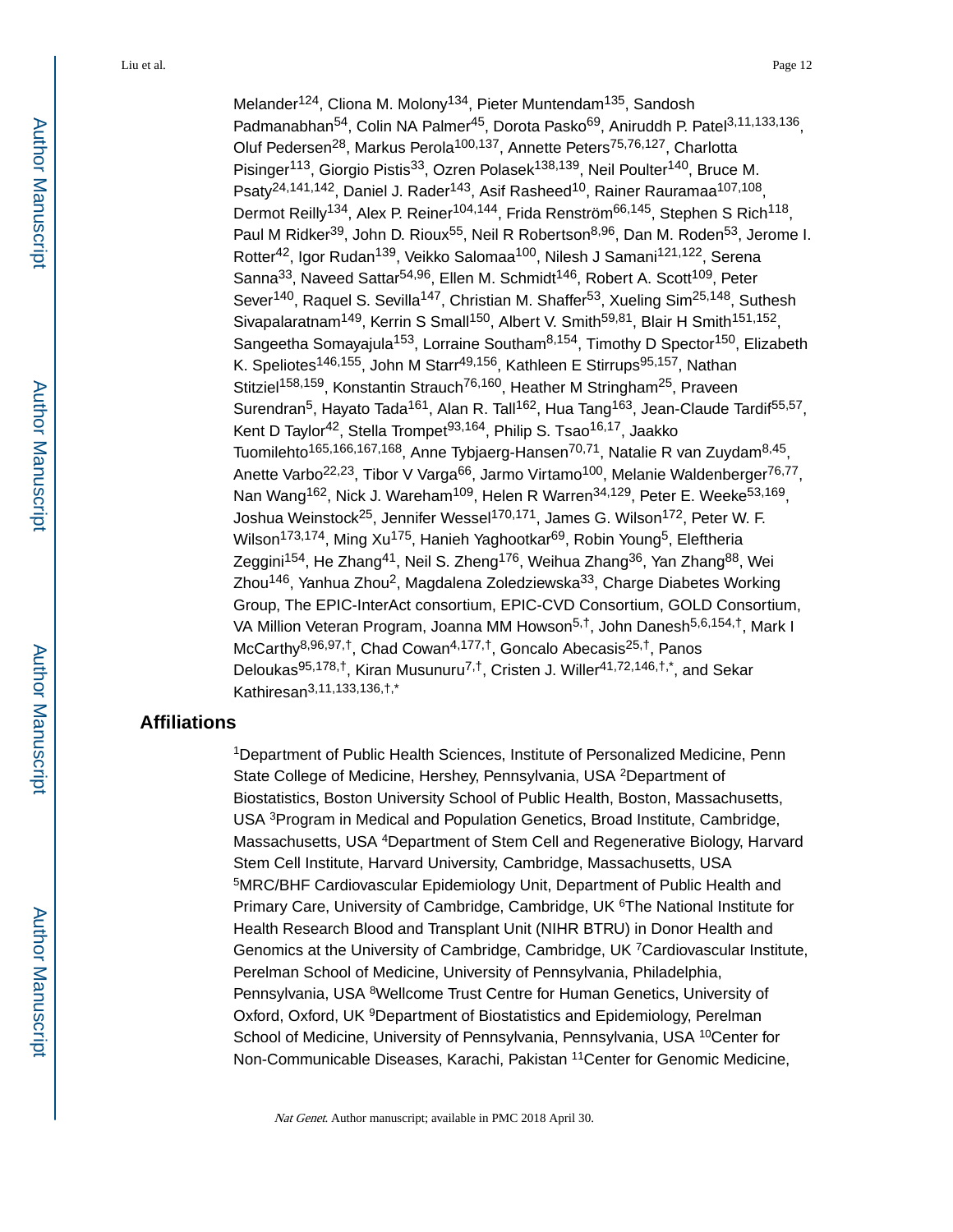Massachusetts General Hospital, Boston, Massachusetts, USA <sup>12</sup>ICDDR, B, Mohakhali, Dhaka, Bangladesh <sup>13</sup>Imperial College London, London, UK <sup>14</sup>Univ. Lille, Inserm, CHU Lille, Institut Pasteur de Lille, U1167 - RID-AGE - Risk factors and molecular determinants of aging-related diseases, Lille, France <sup>15</sup>Department of Epidemiology and Public Health, EA 3430, University of Strasbourg, Strasbourg, France <sup>16</sup>VA Palo Alto Health Care System, Palo Alto, California, USA <sup>17</sup>Department of Medicine, Stanford University School of Medicine, Stanford, California, USA <sup>18</sup>Zilber School of Public Health, University of Wisconsin-Milwaukee, Milwaukee, Wisconsin, USA <sup>19</sup>Cardiovascular Institute, Mount Sinai Medical Center, Icahn School of Medicine, Mount Sinai, New York, New York, USA <sup>20</sup>Department of Medicine, Baylor College of Medicine, Houston, Texas, USA <sup>21</sup>Department of Cardiology, Rigshospitalet, Copenhagen University Hospital, Copenhagen, Denmark <sup>22</sup>Department of Clinical Biochemistry and The Copenhagen General Population Study, Herlev and Gentofte Hospital, Copenhagen University Hospital, Denmark 23Faculty of Health and Medical Sciences, University of Denmark, Denmark <sup>24</sup>Cardiovascular Health Research Unit, Department of Medicine, University of Washington, Seattle, Washington, USA <sup>25</sup>Center for Statistical Genetics, Department of Biostatistics, University of Michigan School of Public Health, Ann Arbor, Michigan, USA <sup>26</sup>Human Genetics Center, Department of Epidemiology, Human Genetics, and Environmental Sciences, School of Public Health, The University of Texas Health Science Center at Houston, Houston, Texas, USA <sup>27</sup>Human Genome Sequencing Center, Baylor College of Medicine, Houston, Texas, USA <sup>28</sup>The Novo Nordisk Foundation Center for Basic Metabolic Research, Faculty of Health and Medical Sciences, University of Copenhagen, Copenhagen, Denmark <sup>29</sup>The Charles Bronfman Institute for Personalized Medicine, Ichan School of Medicine at Mount Sinai, New York, New York, USA <sup>30</sup>Department of Clinical Biochemistry, Lillebaelt Hospital, Vejle, Denmark <sup>31</sup>Institute of Regional Health Research, University of Southern Denmark, Odense, Denmark <sup>32</sup>Clinical Pharmacology Unit, University of Cambridge, Addenbrookes Hospital, Cambridge, UK <sup>33</sup>Istituto di Ricerca Genetica e Biomedica, Consiglio Nazionale delle Ricerche (CNR), Monserrato, Cagliari, Italy <sup>34</sup>Clinical Pharmacology, William Harvey Research Institute, Barts and The London, Queen Mary University of London, Charterhouse Square, London, UK 35The Barts Heart Centre, William Harvey Research Institute, Queen Mary University of London, Charterhouse Square, London, UK <sup>36</sup>Department of Epidemiology and Biostatistics, School of Public Health, Imperial College London, Norfolk Place, London, UK <sup>37</sup> Department of Cardiology, Ealing Hospital NHS Trust, Uxbridge Road, Southall, Middlesex, UK 38Imperial College Healthcare NHS Trust, London, UK 39 Division of Preventive Medicine, Boston, Massachusetts, USA <sup>40</sup>Harvard Medical School, Boston, Massachusetts, USA <sup>41</sup>Department of Internal Medicine, Division of Cardiovascular Medicine, University of Michigan, Ann Arbor, Michigan, USA <sup>42</sup>The Institute for Translational Genomics and Population Sciences, LABioMed at Harbor-UCLA Medical Center, Departments of Pediatrics and Medicine, Los Angeles, California, USA <sup>43</sup>Medical Department, Lillebaelt Hospital, Vejle, Denmark <sup>44</sup>NHLBI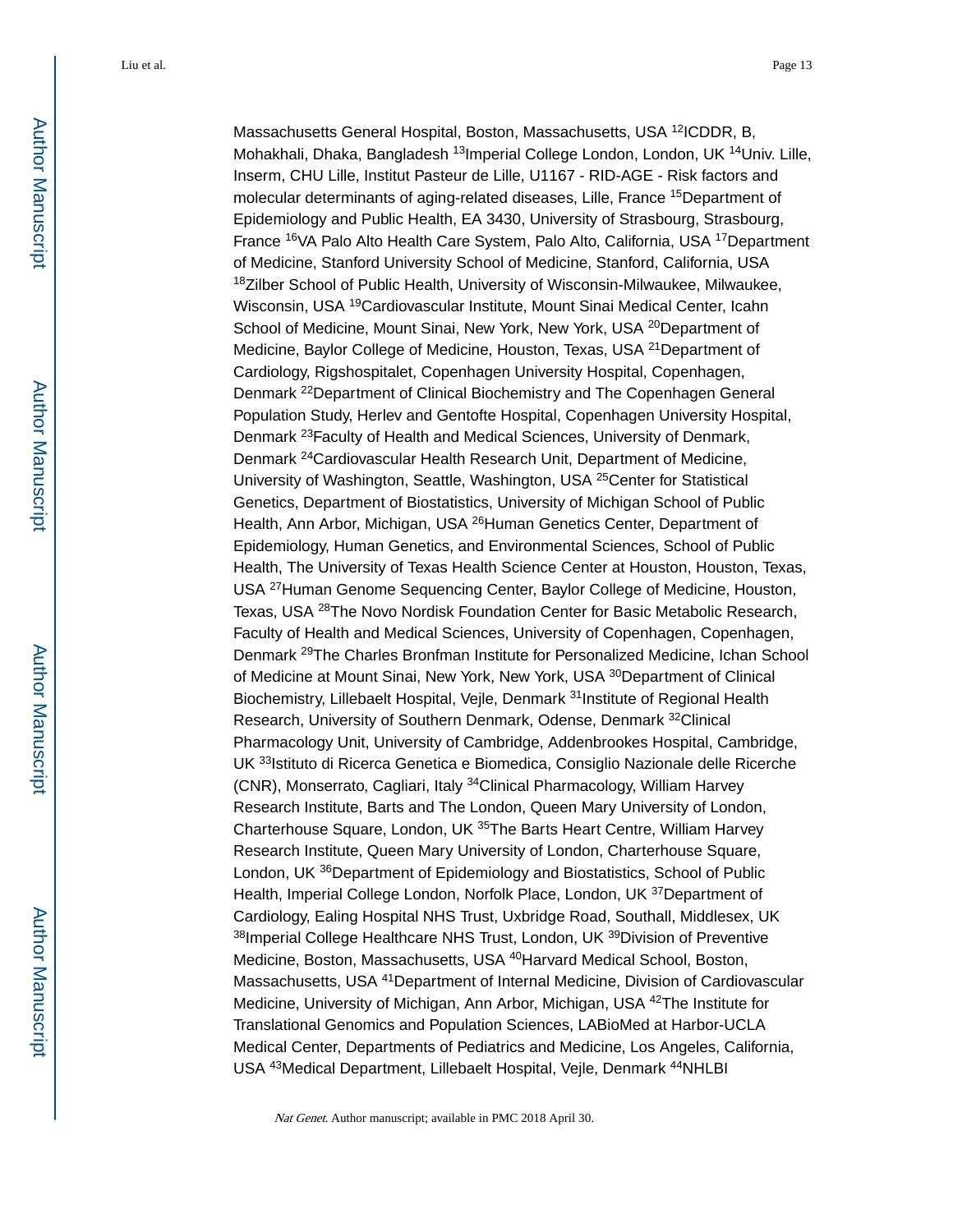Framingham Heart Study, Framingham, Massachusetts, USA <sup>45</sup>Medical Research Institute, University of Dundee, Ninewells Hospital and Medical School, Dundee, UK <sup>46</sup>Dipartimento di Scienze Biomediche, Universita' degli Studi di Sassari, Sassari, Italy <sup>47</sup>Corporal Michael Crescenz VA Medical Center, Philadelphia, Pennsylvania, USA <sup>48</sup>Department of Surgery, Perelman School of Medicine, University of Pennsylvania, Philadelphia, Pennsylvania, USA <sup>49</sup>Centre for Cognitive Ageing and Cognitive Epidemiology, University of Edinburgh, Edinburgh, UK <sup>50</sup>Department of Psychology, University of Edinburgh, Edinburgh, UK <sup>51</sup>Department of Nutrition and Dietetics, School of Health Science and Education, Harokopio University, Athens, Greece <sup>52</sup>Department of Biomedical Informatics, Vanderbilt University Medical Center, Nashville, Tennessee, USA <sup>53</sup>Department of Medicine, Vanderbilt University Medical Center, Nashville, Tennessee, USA <sup>54</sup>British Heart Foundation Glasgow Cardiovascular Research Centre, Institute of Cardiovascular and Medical Sciences, College of Medical, Veterinary and Life Sciences, University of Glasgow, Glasgow, UK 55Montreal Heart Institute, Montreal, Quebec, Canada 56Université de Montréal Beaulieu-Saucier Pharmacogenomics Center, Montreal, Quebec, Canada 57Université de Montréal, Montreal, Quebec, Canada <sup>58</sup>Department of Medicine, Oulu University Hospital and University of Oulu, Oulu, Finland <sup>59</sup>The Icelandic Heart Association, Kopavogur, Iceland <sup>60</sup>Estonian Genome Center, University of Tartu, Tartu, Estonia <sup>61</sup>Division of Statistical Genomics, Department of Genetics, Washington University School of Medicine, St. Louis, Missouri, USA <sup>62</sup>Research Centre in Epidemiology and Preventive Medicine – EPIMED, Department of Medicine and Surgery, University of Insubria, Varese, Italy <sup>63</sup>Department of Epidemiology, UMR 1027- INSERM, Toulouse University-CHU Toulouse, Toulouse, France <sup>64</sup>University of Glasgow, Glasgow, UK <sup>65</sup>Institute of Molecular Medicine, the University of Texas Health Science Center at Houston, Houston, Texas, USA 66Department of Clinical Sciences, Genetic and Molecular Epidemiology Unit, Lund University, Malmö, Sweden <sup>67</sup>Department of Public Health & Clinical Medicine, Umeå University, Umeå, Sweden <sup>68</sup>Department of Nutrition, Harvard T. H. Chan School of Public Health, Boston, Massachusetts, USA <sup>69</sup>Genetics of Complex Traits, University of Exeter Medical School, University of Exeter, Exeter, UK <sup>70</sup>Department of Clinical Biochemistry, Rigshospitalet, Copenhagen, Denmark <sup>71</sup>Faculty of Health and Medical Sciences, University of Copenhagen, Copenhagen, Denmark <sup>72</sup>Department of Human Genetics, University of Michigan, Ann Arbor, Michigan, USA <sup>73</sup>Department of Cardiology, Peking University Third Hospital, Key Laboratory of Cardiovascular Molecular Biology and Regulatory Peptides, Ministry of Health, Beijing, China <sup>74</sup>National Heart, Lung, and Blood Institute, Bethesda, Maryland, USA <sup>75</sup>German Center for Diabetes Research (DZD e.V.), Neuherberg, Germany <sup>76</sup>Institute of Genetic Epidemiology, Helmholtz Zentrum München, German Research Center for Environmental Health, Neuherberg, Germany <sup>77</sup>Research Unit of Molecular Epidemiology, Helmholtz Zentrum München, German Research Center for Environmental Health, Neuherberg, Germany <sup>78</sup>Department of Medicine and Department of Biomedical Sciences, Cedars-Sinai Medical Center, Los Angeles, California, USA 79Division of Endocrinology, Diabetes and Metabolism, Cedars-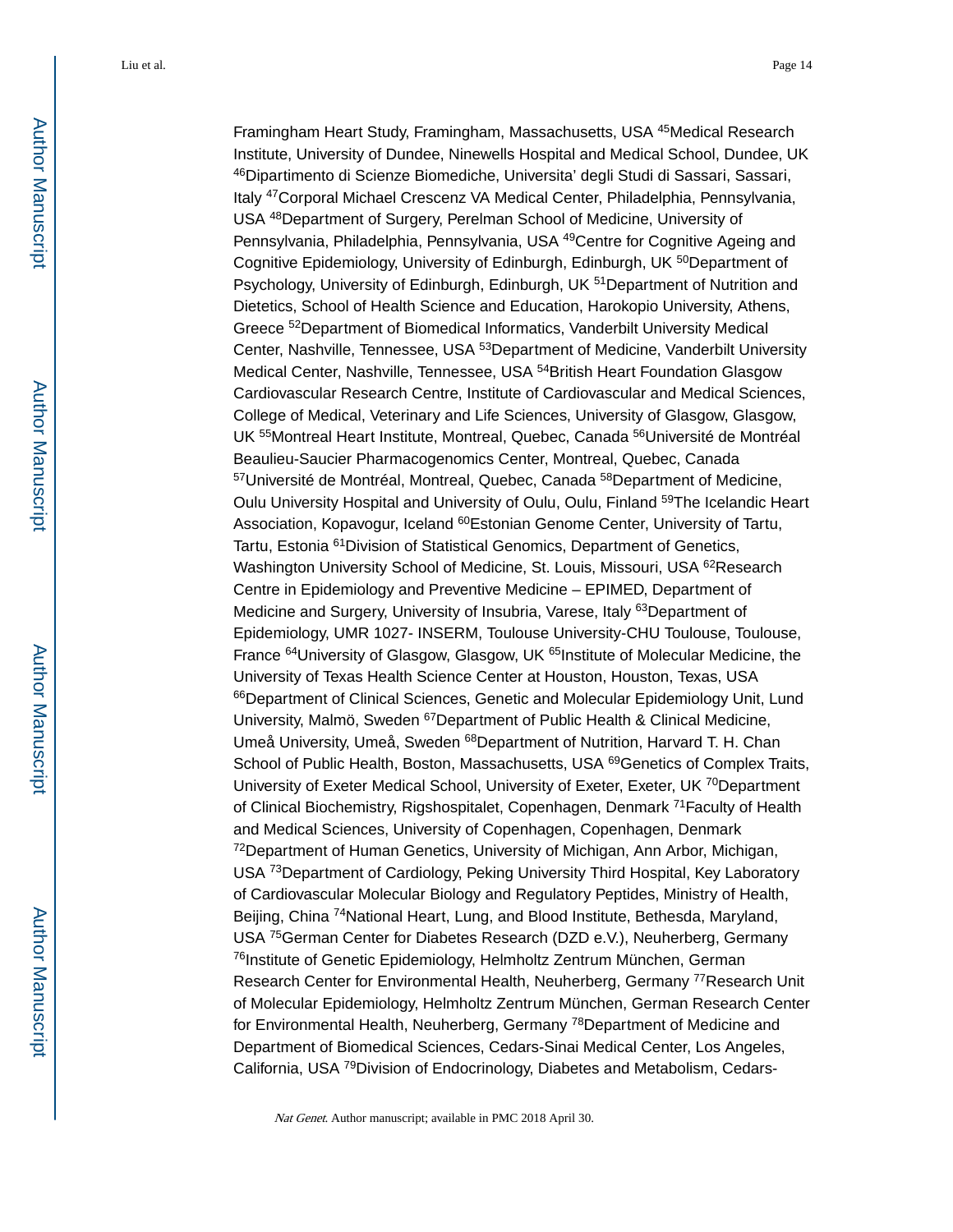Sinai Medical Center, Los Angeles, California, USA 80 Department of Clinical Sciences, Diabetes and Endocrinology, Clinical Research Centre, Lund University, Malmö, Sweden <sup>81</sup>The University of Iceland, Reykjavik, Iceland <sup>82</sup> Faculty of Health Sciences, University of Southern Denmark, Odense, Denmark <sup>83</sup>Laboratory of Epidemiology and Population Sciences, National Institute on Aging, Bethesda, Maryland, USA <sup>84</sup>Medical Research Council Human Genetics Unit, Institute of Genetics and Molecular Medicine, University of Edinburgh, Edinburgh, UK 85Division of Endocrinology and Center for Basic and Translational Obesity Research, Boston Children's Hospital, Boston, MA, USA <sup>86</sup>Department of Public Health and General Practice, HUNT Research Centre, Norwegian University of Science and Technology, Levanger, Norway <sup>87</sup>St Olav Hospital, Trondheim University Hospital, 7030 Trondheim, Norway <sup>88</sup>Department of Cardiology, Peking University First Hospital, Beijing, China <sup>89</sup>K. G. Jebsen Center for Genetic Epidemiology, Dept of Public Health and Nursing, Faculty of Medicine and Health Sciences, Norwegian University of Science and Technology (NTNU), Trondheim, Norway <sup>90</sup>The Copenhagen City Heart Study, Frederiksberg Hospital, Denmark 91Steno Diabetes Center, Gentofte, Denmark <sup>92</sup>National Institute of Public Health, Southern Denmark University, Denmark <sup>93</sup>Department of Cardiology, Leiden University Medical Center, Leiden, The Netherlands <sup>94</sup>The Interuniversity Cardiology Institute of the Netherlands, Utrecht, The Netherlands <sup>95</sup>William Harvey Research Institute, Barts and The London School of Medicine and Dentistry, Queen Mary University of London, London, UK <sup>96</sup>Oxford Centre for Diabetes, Endocrinology and Metabolism, Radcliffe Department of Medicine, University of Oxford, Oxford, UK 97Oxford NIHR Biomedical Research Centre, Oxford University Hospitals Trust, Oxford, UK <sup>98</sup>Director, UKCRC Centre of Excellence for Public Health, Queens University, Belfast, Northern Ireland <sup>99</sup>Massachusetts Veterans Epidemiology Research and Information Center (MAVERIC), VA Boston Healthcare System, Boston, Massachusetts, USA <sup>100</sup>Department of Health, National Institute for Health and Welfare, Helsinki, Finland <sup>101</sup>University of Helsinki; and Department of Medicine, and Abdominal Center: Endocrinology, Helsinki University Central Hospital, Helsinki, Finland <sup>102</sup>Minerva Foundation Institute for Medical Research, Helsinki, Finland <sup>103</sup>National Heart and Lung Institute, Imperial College London, Hammersmith Hospital Campus, London, UK<sup>104</sup>Division of Public Health Sciences, Fred Hutchinson Cancer Research Center, Seattle, Washington, USA <sup>105</sup>Institute of Clinical Medicine, Internal Medicine, University of Eastern Finland and Kuopio University Hospital, Kuopio, Finland <sup>106</sup>Department of Physiology, Institute of Biomedicine, University of Eastern Finland, Kuopio Campus, Kuopio, Finland <sup>107</sup>Kuopio Research Institute of Exercise Medicine, Kuopio, Finland <sup>108</sup>Department of Clinical Physiology and Nuclear Medicine, Kuopio University Hospital, Kuopio, Finland <sup>109</sup>MRC Epidemiology Unit, Institute of Metabolic Science, University of Cambridge School of Clinical Medicine, Cambridge, UK <sup>110</sup>Department of Public Health, Section of General Practice, University of Aarhus, Aarhus, Denmark <sup>111</sup>Department of Clinical Experimental Research, Rigshospitalet, Glostrup, Denmark <sup>112</sup>Department of Clinical Medicine, Faculty of Health and Medical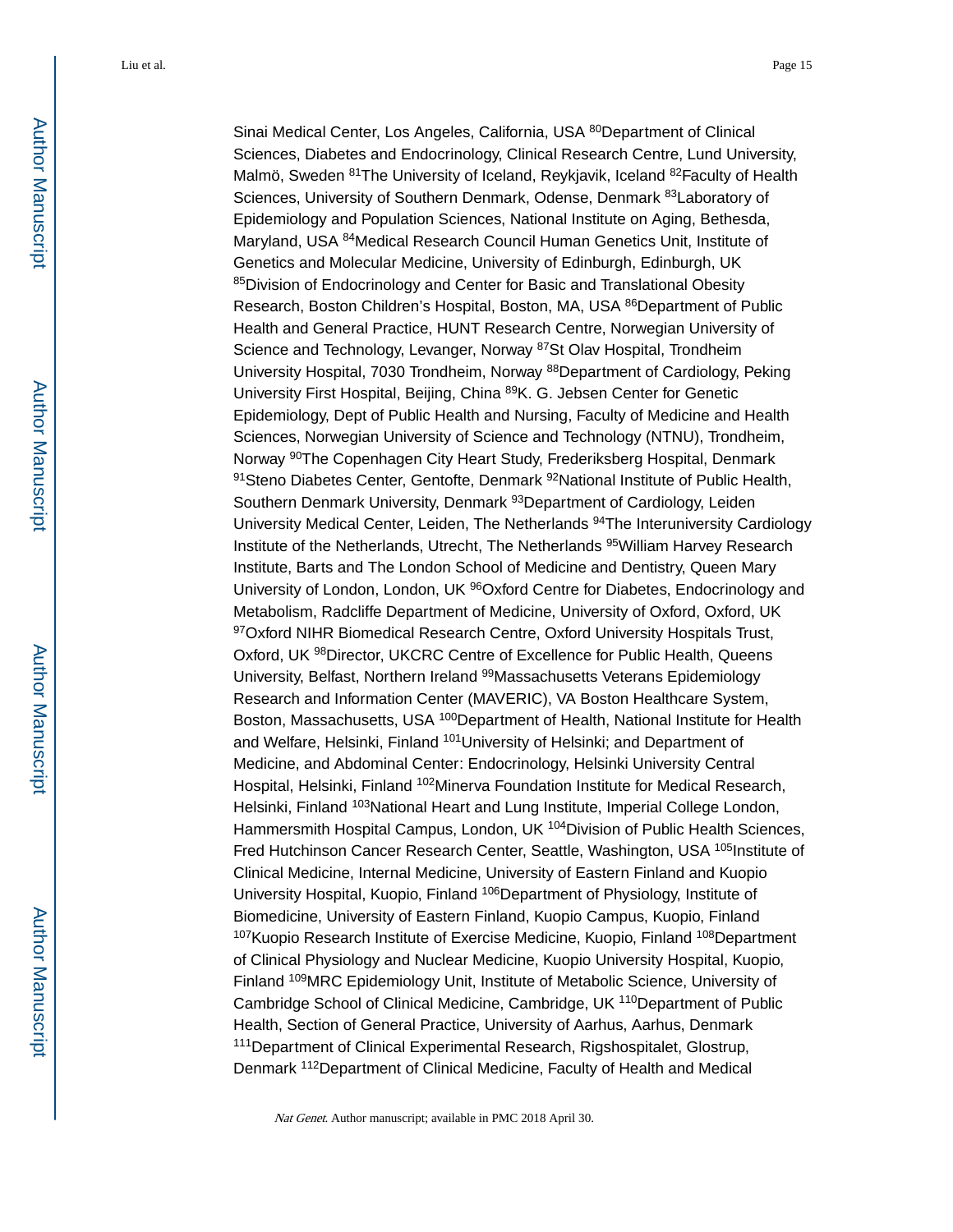Sciences, University of Copenhagen, Copenhagen, Denmark <sup>113</sup>Research Center for Prevention and Health, Capital Region of Denmark, Copenhagen, Denmark <sup>114</sup>The Mindich Child Health and Development Institute, Ichan School of Medicine at Mount Sinai, New York, New York, USA <sup>115</sup>State Key Laboratory of Cardiovascular Disease, Fuwai Hospital, National Center for Cardiovascular Diseases, Chinese Academy of Medical Sciences and Peking Union Medical College, Beijing, China <sup>116</sup>Cardiovascular Genetics and Genomics Group, Cardiovascular Medicine Unit, Department of Medicine, Solna, Karolinska Institutet, Stockholm, Sweden <sup>117</sup>Pharmatherapeutics Clinical Research, Pfizer Worldwide R&D, Sollentuna, Sweden <sup>118</sup>Center for Public Health Genomics, University of Virginia, Charlottesville, Virginia, USA <sup>119</sup>Department of Medicine, Massachusetts General Hospital, Boston, Massachusetts, USA <sup>120</sup>Unit of Primary Health Care, University of Eastern Finland and Kuopio University Hospital, Kuopio, Finland <sup>121</sup>Department of Cardiovascular Sciences, University of Leicester, Leicester, UK <sup>122</sup>NIHR Leicester Biomedical Research Centre, Glenfield Hospital, Leicester UK 123Division of General Internal Medicine, Massachusetts General Hospital, Boston, Massachusetts, USA 124Department of Clinical Sciences, University Hospital Malmo Clinical Research Center, Lund University, Malmo, Sweden <sup>125</sup>Department of Biostatistics, University of Liverpool, Liverpool, UK <sup>126</sup>Department of Medicine I, Ludwig-Maximilians-University, Munich, Germany <sup>127</sup>DZHK German Centre for Cardiovascular Research, partner site Munich Heart Alliance, Munich, Germany <sup>128</sup>Chair of Genetic Epidemiology, IBE, Faculty of Medicine, LMU Munich, Germany <sup>129</sup>NIHR Barts Cardiovascular Biomedical Research Unit, Queen Mary University of London, London, UK <sup>130</sup>Department of Cardiovascular Epidemiology and Population Genetics, National Center for Cardiovascular Investigation, Madrid, Spain 131 IMDEA-Alimentacion, Madrid, Spain 132 Nutrition and Genomics Laboratory, Jean Mayer-USDA Human Nutrition Research Center on Aging at Tufts University, Boston, Massachusetts, USA <sup>133</sup>Department of Medicine, Harvard Medical School, Boston, Massachusetts, USA <sup>134</sup>Genetics, Merck Sharp & Dohme Corp., Kenilworth, New Jersey, USA <sup>135</sup>G3 pharmaceuticals, Lexington, Massachusetts, USA <sup>136</sup>Cardiovascular Research Center, Massachusetts General Hospital, Boston, Massachusetts, USA <sup>137</sup>Institute of Molecular Medicine FIMM, University of Helsinki, Finland <sup>138</sup> Faculty of Medicine, University of Split, Split, Croatia <sup>139</sup> Usher Institute of Population Health Sciences and Informatics, University of Edinburgh, Edinburgh, UK 140International Centre for Circulatory Health, Imperial College London, UK <sup>141</sup>Kaiser Permanente Washington Health Research Institute, Seattle, Washington, USA <sup>142</sup>Departments of Epidemiology and Health Services, University of Washington, Seattle, Washington, USA <sup>143</sup>Departments of Genetics, Medicine, and Pediatrics, Perelman School of Medicine, University of Pennsylvania, Philadelphia, Pennsylvania, USA <sup>144</sup>Department of Epidemiology, University of Washington, Seattle, Washington, USA <sup>145</sup>Department of Biobank Research, Umeå University, Umeå, Sweden <sup>146</sup>Department of Computational Medicine and Bioinformatics, University of Michigan, Ann Arbor, Michigan, USA <sup>147</sup>Imaging, Merck Sharp & Dohme Corp., Kenilworth, New Jersey, USA <sup>148</sup>Saw Swee Hock School of Public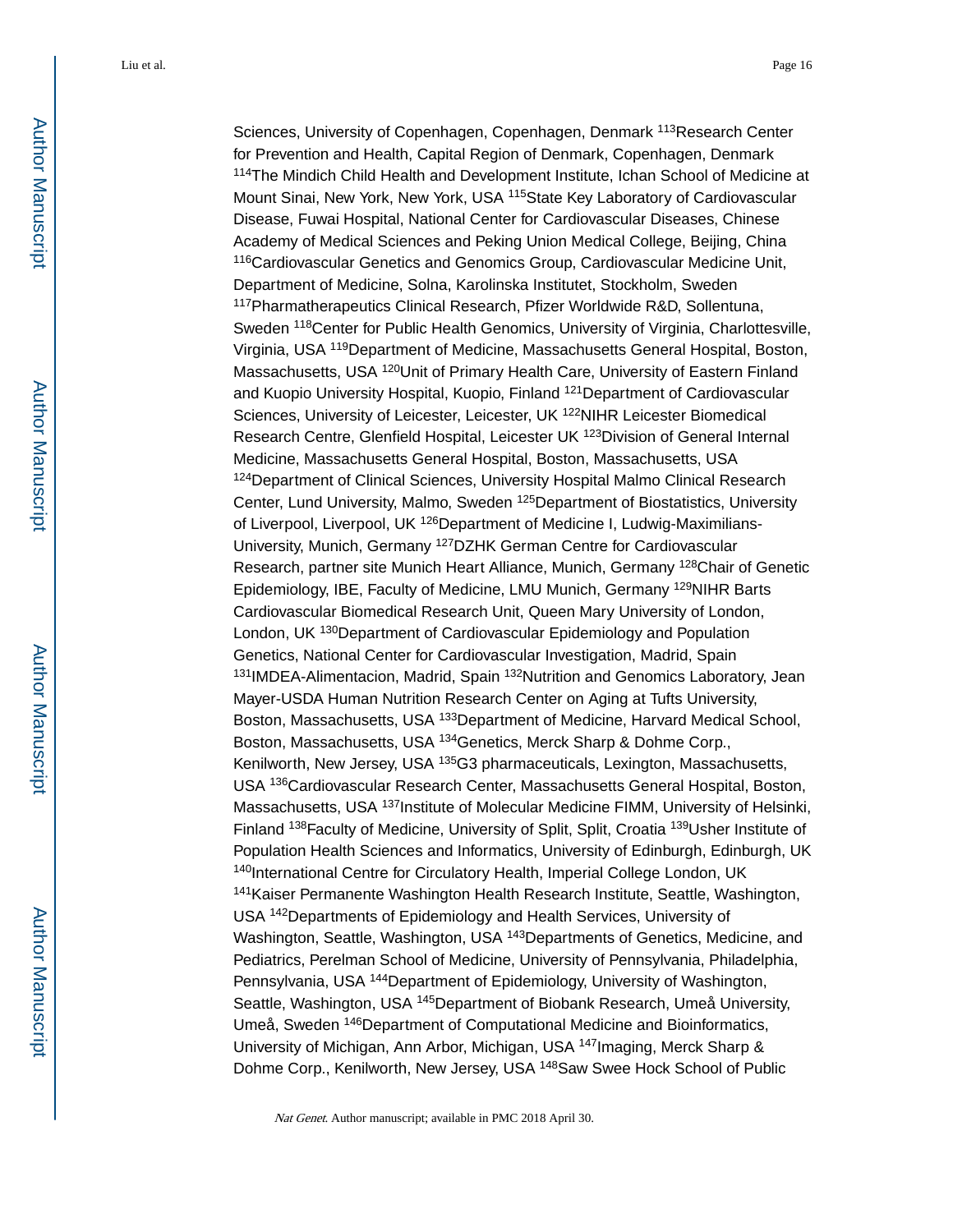Health, National University of Singapore, Singapore, 117549, Singapore <sup>149</sup>Department of Vascular Medicine, Academic Medical Center, University of Amsterdam, Amsterdam, NL<sup>150</sup>Department of Twin Research and Genetic Epidemiology, King's College London, London, UK <sup>151</sup>Division of Population Health Sciences, Ninewells Hospital and Medical School, University of Dundee, Dundee, Scotland <sup>152</sup>Generation Scotland, Centre for Genomic and Experimental Medicine, University of Edinburgh, Edinburgh, UK <sup>153</sup>Scientific Informatics, Merck Sharp & Dohme Corp., Kenilworth, New Jersey, USA <sup>154</sup>Wellcome Trust Sanger Institute, Genome Campus, Hinxton, UK <sup>155</sup>Department of Internal Medicine, Division of Gastroenterology, University of Michigan, Ann Arbor, Michigan, USA <sup>156</sup>Alzheimer Scotland Dementia Research Centre, University of Edinburgh, Edinburgh, UK <sup>157</sup>Department of Haematology, University of Cambridge, Cambridge, UK <sup>158</sup>Cardiovascular Division, Departments of Medicine and Genetics, Washington University School of Medicine, St. Louis, Missouri, USA <sup>159</sup>The McDonnell Genome Institute, Washington University School of Medicine, St. Louis, Missouri, USA <sup>160</sup>Institute of Medical Informatics, Biometry and Epidemiology, Chair of Genetic Epidemiology, Ludwig-Maximilians-Universität, Munich, Germany <sup>161</sup>Division of Cardiovascular Medicine, Kanazawa University Graduate School of Medicine, Kanazawa, Japan <sup>162</sup>Division of Molecular Medicine, Department of Medicine, Columbia University, New York, New York, USA <sup>163</sup>Department of Genetics, Stanford University School of Medicine, Stanford, California, USA <sup>164</sup>Department of Gerontology and Geriatrics, Leiden University Medical Center, Leiden, the Netherlands <sup>165</sup>Chronic Disease Prevention Unit, National Institute for Health and Welfare, Helsinki, Finland <sup>166</sup>Dasman Diabetes Institute, Dasman, Kuwait <sup>167</sup>Centre for Vascular Prevention, Danube-University Krems, Krems, Austria <sup>168</sup>Saudi Diabetes Research Group, King Abdulaziz University, Fahd Medical Research Center, Jeddah, Saudi Arabia <sup>169</sup>The Heart Centre, Department of Cardiology, Copenhagen University Hospital, Rigshospitalet, Copenhagen, Denmark <sup>170</sup>Department of Epidemiology, Indiana University Fairbanks School of Public Health, Indianapolis, Indiana, USA <sup>171</sup>Department of Medicine, Indiana University School of Medicine, Indianapolis, Indiana, USA <sup>172</sup>Department of Physiology and Biophysics, University of Mississippi Medical Center, Jackson, Mississippi, USA <sup>173</sup>Atlanta VA Medical Center, Decatur, Georgia, USA 174Emory Clinical Cardiovascular Research Institute, Atlanta, Georgia, USA <sup>175</sup>Department of Cardiology, Institute of Vascular Medicine, Peking University Third Hospital, Key Laboratory of Molecular Cardiovascular Sciences, Ministry of Education, Beijing, China <sup>176</sup>Yale University, New Haven, Connecticut, USA <sup>177</sup>Center for Regenerative Medicine, Massachusetts General Hospital, Boston, Massachusetts, USA <sup>178</sup>Princess Al-Jawhara Al-Brahim Centre of Excellence in Research of Hereditary Disorders (PACER-HD), King Abdulaziz University, Jeddah, Saudi Arabia

## **Acknowledgments**

Dajiang J Liu is partially supported by R01HG008983, R21DA040177, and R01DA037904. Gina M Peloso is supported by the National Heart, Lung, and Blood Institute of the National Institutes of Health under Award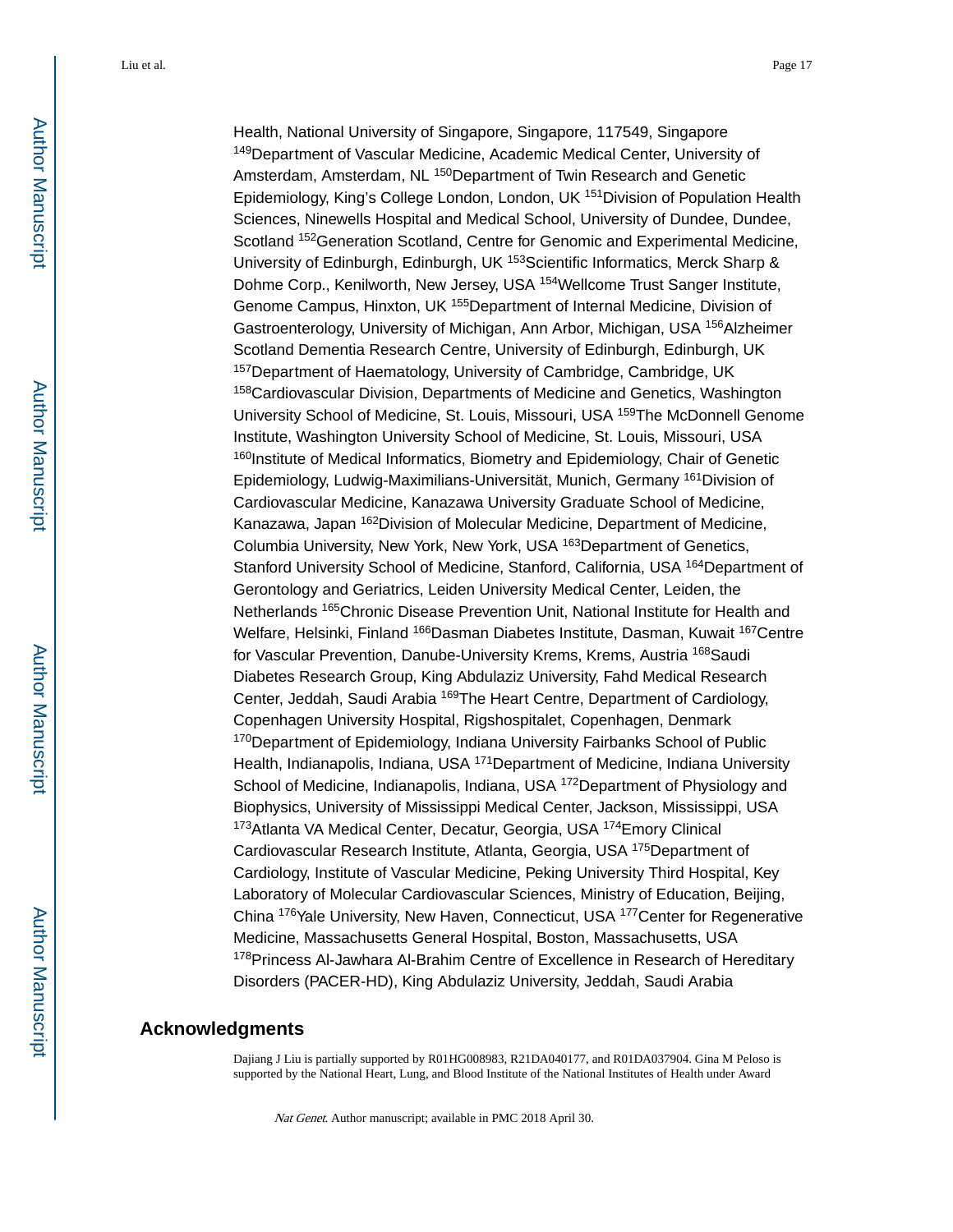Number K01HL125751. Aniruddh P. Patel is recipient of research fellowship from Stanley J. Sarnoff Cardiovascular Research Foundation. Hayato Tada is supported by a grant from the Japanese Circulation Society to study in the United States. The research was supported by the National Institute for Health Research (NIHR) Exeter Clinical Research Facility, and ERC grant to Timothy M. Frayling 323195; SZ-245 50371-GLUCOSEGENES-FP7- IDEAS-ERC. EKS is supported by NIH grants R01 DK106621, R01 DK107904, The University of Michigan Biological Sciences Scholars Program, and The University of Michigan Department of Internal Medicine. Tim Spector is holder of an ERC Advanced Principal Investigator award. Andrew P Morris is a Wellcome Trust Senior Fellow in Basic Biomedical Science (grant number WT098017). Y. Eugene Chen is supported by HL117491 and HL129778. Santhi K. Ganesh is supported by HL122684. Paul L. Auer was supported by NHLBI R21 HL121422-02. Claudia Langenberg, Nick J. Wareham, and Robert A. Scott acknowledge funding from the Medical Research Council, UK (MC\_UU\_12015/1). John Danesh is a British Heart Foundation Professor, European Research Council Senior Investigator, and National Institute for Health Research (NIHR) Senior Investigator. Cristen J. Willer is supported by HL094535 and HL109946. SK is supported by a research scholar award from the Massachusetts General Hospital, the Donovan Family Foundation, and R01 HL127564; he has received grants from Bayer Healthcare, Aegerion Pharmaceuticals, and Regeneron Pharmaceuticals; and consulting fees from Merck, Novartis, Sanofi, AstraZeneca, Alnylam Pharmaceuticals, Leerink Partners, Noble Insights, Quest Diagnostics, Genomics PLC, and Eli Lilly and Company; and holds equity in San Therapeutics and Catabasis Pharmaceuticals.

The views expressed in this manuscript are those of the authors and do not necessarily represent the views of the National Heart, Lung, and Blood Institute; the National Institutes of Health; or the U.S. Department of Health and Human Services.

This research has been conducted using the UK Biobank Resource.

All other authors have reported that they have no relationships relevant to the contents of this paper to disclose.

Funding support for participating studies in the meta-analysis can be found in the Supplemental Material.

## **References**

- 1. Loh PR, et al. Efficient Bayesian mixed-model analysis increases association power in large cohorts. Nat Genet. 2015; 47:284–90. [PubMed: 25642633]
- 2. Teslovich TM, et al. Biological, clinical and population relevance of 95 loci for blood lipids. Nature. 2010; 466:707–13. [PubMed: 20686565]
- 3. Asselbergs FW, et al. Large-scale gene-centric meta-analysis across 32 studies identifies multiple lipid loci. Am J Hum Genet. 2012; 91:823–38. [PubMed: 23063622]
- 4. Global Lipids Genetics Consortium. et al. Discovery and refinement of loci associated with lipid levels. Nat Genet. 2013; 45:1274–83. [PubMed: 24097068]
- 5. Albrechtsen A, et al. Exome sequencing-driven discovery of coding polymorphisms associated with common metabolic phenotypes. Diabetologia. 2013; 56:298–310. [PubMed: 23160641]
- 6. Peloso GM, et al. Association of low-frequency and rare coding-sequence variants with blood lipids and coronary heart disease in 56,000 whites and blacks. American Journal of Human Genetics. 2014; 94:223–232. [PubMed: 24507774]
- 7. Surakka I, et al. The impact of low-frequency and rare variants on lipid levels. Nat Genet. 2015; 47:589–97. [PubMed: 25961943]
- 8. Tang CS, et al. Exome-wide association analysis reveals novel coding sequence variants associated with lipid traits in Chinese. Nat Commun. 2015; 6:10206. [PubMed: 26690388]
- 9. Musunuru K, et al. From noncoding variant to phenotype via SORT1 at the 1p13 cholesterol locus. Nature. 2010; 466:714–9. [PubMed: 20686566]
- 10. Burkhardt R, et al. Trib1 is a lipid- and myocardial infarction-associated gene that regulates hepatic lipogenesis and VLDL production in mice. J Clin Invest. 2010; 120:4410–4. [PubMed: 21084752]
- 11. Voight BF, et al. Plasma HDL cholesterol and risk of myocardial infarction: a mendelian randomisation study. Lancet. 2012; 380:572–80. [PubMed: 22607825]
- 12. Do R, et al. Common variants associated with plasma triglycerides and risk for coronary artery disease. Nat Genet. 2013; 45:1345–52. [PubMed: 24097064]
- 13. Lu X, et al. Exome chip meta-analysis identifies novel loci and East Asian-specific coding variants contributing to lipid levels and coronary artery disease. Nature Genetics. 2017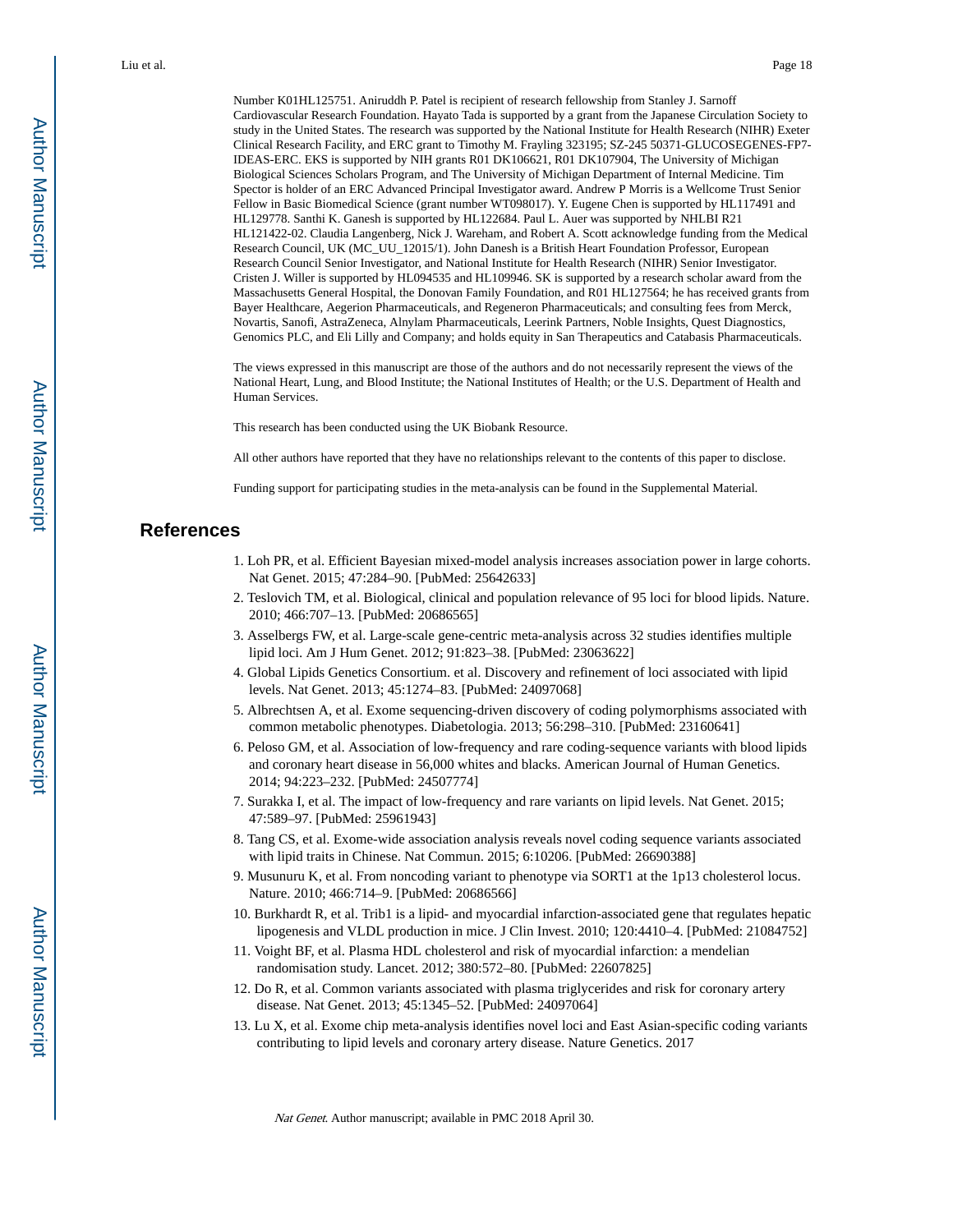- 14. Feng S, Liu D, Zhan X, Wing MK, Abecasis GR. RAREMETAL: fast and powerful meta-analysis for rare variants. Bioinformatics. 2014; 30:2828–9. [PubMed: 24894501]
- 15. Liu DJ, et al. Meta-analysis of gene-level tests for rare variant association. Nat Genet. 2014; 46:200–4. [PubMed: 24336170]
- 16. Locke AE, et al. Genetic studies of body mass index yield new insights for obesity biology. Nature. 2015; 518:197–206. [PubMed: 25673413]
- 17. Holmen OL, et al. Systematic evaluation of coding variation identifies a candidate causal variant in TM6SF2 influencing total cholesterol and myocardial infarction risk. Nat Genet. 2014; 46:345–51. [PubMed: 24633158]
- 18. Klarin D. Genetics of lipids in >300,000 participants in the Million Veteran Program. Under Review.
- 19. Shen X, et al. Identification of genes affecting apolipoprotein B secretion following siRNAmediated gene knockdown in primary human hepatocytes. Atherosclerosis. 2012; 222:154–7. [PubMed: 22398276]
- 20. Baxter EJ, et al. Acquired mutation of the tyrosine kinase JAK2 in human myeloproliferative disorders. Lancet. 2005; 365:1054–61. [PubMed: 15781101]
- 21. James C, et al. A unique clonal JAK2 mutation leading to constitutive signalling causes polycythaemia vera. Nature. 2005; 434:1144–8. [PubMed: 15793561]
- 22. Kralovics R, et al. A gain-of-function mutation of JAK2 in myeloproliferative disorders. N Engl J Med. 2005; 352:1779–90. [PubMed: 15858187]
- 23. Levine RL, et al. Activating mutation in the tyrosine kinase JAK2 in polycythemia vera, essential thrombocythemia, and myeloid metaplasia with myelofibrosis. Cancer Cell. 2005; 7:387–97. [PubMed: 15837627]
- 24. Jaiswal S, et al. Age-related clonal hematopoiesis associated with adverse outcomes. N Engl J Med. 2014; 371:2488–98. [PubMed: 25426837]
- 25. Jaiswal S, et al. Clonal hematopoiesis and risk of atherosclerotic cardiovascular disease. N Engl J Med. 2017; 377:111–121. [PubMed: 28636844]
- 26. Mullally A, et al. Physiological Jak2V617F expression causes a lethal myeloproliferative neoplasm with differential effects on hematopoietic stem and progenitor cells. Cancer Cell. 2010; 17:584–96. [PubMed: 20541703]
- 27. Lellek H, et al. Purification and molecular cloning of a novel essential component of the apolipoprotein B mRNA editing enzyme-complex. J Biol Chem. 2000; 275:19848–56. [PubMed: 10781591]
- 28. Mehta A, Kinter MT, Sherman NE, Driscoll DM. Molecular cloning of apobec-1 complementation factor, a novel RNA-binding protein involved in the editing of apolipoprotein B mRNA. Mol Cell Biol. 2000; 20:1846–54. [PubMed: 10669759]
- 29. Galloway CA, Ashton J, Sparks JD, Mooney RA, Smith HC. Metabolic regulation of APOBEC-1 complementation factor trafficking in mouse models of obesity and its positive correlation with the expression of ApoB protein in hepatocytes. Biochim Biophys Acta. 2010; 1802:976–85. [PubMed: 20541607]
- 30. Galanello R, Origa R. Beta-thalassemia. Orphanet J Rare Dis. 2010; 5:11. [PubMed: 20492708]
- 31. Fessas P, Stamatoyannopoulos G, Keys A. Serum-cholesterol and thalassemia trait. Lancet. 1963; 1:1182–3. [PubMed: 13944960]
- 32. Sidore C, et al. Genome sequencing elucidates Sardinian genetic architecture and augments association analyses for lipid and blood inflammatory markers. Nat Genet. 2015; 47:1272–81. [PubMed: 26366554]
- 33. Chen W, et al. Genetic variants near TIMP3 and high-density lipoprotein-associated loci influence susceptibility to age-related macular degeneration. Proc Natl Acad Sci U S A. 2010; 107:7401–6. [PubMed: 20385819]
- 34. Neale BM, et al. Genome-wide association study of advanced age-related macular degeneration identifies a role of the hepatic lipase gene (LIPC). Proc Natl Acad Sci U S A. 2010; 107:7395– 400. [PubMed: 20385826]
- 35. Wang YF, et al. CETP/LPL/LIPC gene polymorphisms and susceptibility to age-related macular degeneration. Sci Rep. 2015; 5:15711. [PubMed: 26503844]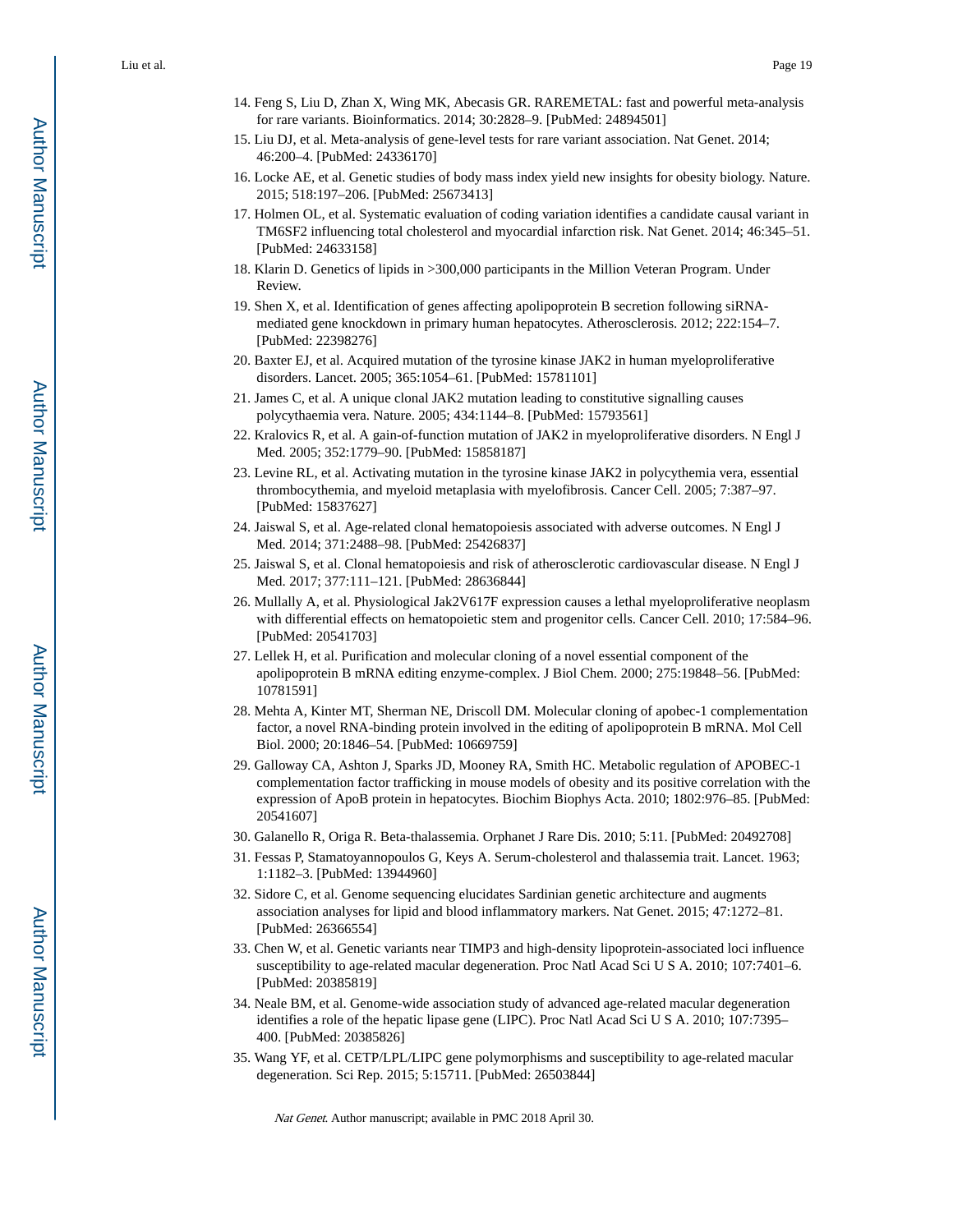- 36. Cheng CY, et al. New loci and coding variants confer risk for age-related macular degeneration in East Asians. Nat Commun. 2015; 6:6063. [PubMed: 25629512]
- 37. Momozawa Y, et al. Low-frequency coding variants in CETP and CFB are associated with susceptibility of exudative age-related macular degeneration in the Japanese population. Hum Mol Genet. 2016; 25:5027–5034. [PubMed: 28173125]
- 38. Lotta LA, et al. Association between low-Density lipoprotein cholesterol-lowering genetic variants and risk of type 2 diabetes: A meta-analysis. JAMA. 2016; 316:1383–1391. [PubMed: 27701660]
- 39. Schmidt AF, et al. PCSK9 genetic variants and risk of type 2 diabetes: a mendelian randomisation study. Lancet Diabetes Endocrinol. 2016
- 40. Ference BA, et al. Variation in PCSK9 and HMGCR and risk of cardiovascular disease and diabetes. N Engl J Med. 2016; 375:2144–2153. [PubMed: 27959767]
- 41. Mahajan A, et al. Refining the accuracy of validated target identification through coding variant fine-mapping in type 2 diabetes. bioRxiv. 2017
- 42. Myocardial Infarction Genetics & CARDIoGRAM Exome Consortia Investigators. Coding variation in ANGPTL4, LPL, SVEP1 and the risk of coronary disease. N Engl J Med. 2016; 374:1134–44. [PubMed: 26934567]
- 43. Goldstein JI, et al. zCall: a rare variant caller for array-based genotyping: genetics and population analysis. Bioinformatics. 2012; 28:2543–5. [PubMed: 22843986]
- 44. Grove ML, et al. Best practices and joint calling of the HumanExome BeadChip: The CHARGE Consortium. PLoS One. 2013; 8:e68095. [PubMed: 23874508]
- 45. Tennessen JA, et al. Evolution and functional impact of rare coding variation from deep sequencing of human exomes. Science. 2012; 337:64–9. [PubMed: 22604720]
- 46. 1000 Genomes Project Consortium. et al. An integrated map of genetic variation from 1,092 human genomes. Nature. 2012; 491:56–65. [PubMed: 23128226]
- 47. Zhan X, Liu DJ. SEQMINER: An R-Package to Facilitate the Functional Interpretation of Sequence-Based Associations. Genet Epidemiol. 2015; 39:619–23. [PubMed: 26394715]
- 48. Fritsche LG, et al. A large genome-wide association study of age-related macular degeneration highlights contributions of rare and common variants. Nat Genet. 2016; 48:134–43. [PubMed: 26691988]
- 49. Morris AP, et al. Large-scale association analysis provides insights into the genetic architecture and pathophysiology of type 2 diabetes. Nat Genet. 2012; 44:981–90. [PubMed: 22885922]
- 50. Gaulton KJ, et al. Genetic fine mapping and genomic annotation defines causal mechanisms at type 2 diabetes susceptibility loci. Nat Genet. 2015; 47:1415–25. [PubMed: 26551672]
- 51. Fuchsberger C, et al. The genetic architecture of type 2 diabetes. Nature. 2016; 536:41–7. [PubMed: 27398621]
- 52. The UK Biobank. Genotyping and quality control of UK Biobank, a large-scale, extensively phenotyped prospective resource. 2015. [http://www.ukbiobank.ac.uk/wp-content/uploads/2014/04/](http://www.ukbiobank.ac.uk/wp-content/uploads/2014/04/UKBiobank_genotyping_QC_documentation-web.pdf) [UKBiobank\\_genotyping\\_QC\\_documentation-web.pdf](http://www.ukbiobank.ac.uk/wp-content/uploads/2014/04/UKBiobank_genotyping_QC_documentation-web.pdf)
- 53. Speliotes EK, et al. Genome-wide association analysis identifies variants associated with nonalcoholic fatty liver disease that have distinct effects on metabolic traits. PLoS Genet. 2011; 7:e1001324. [PubMed: 21423719]
- 54. Baber U, et al. Prevalence, impact, and predictive value of detecting subclinical coronary and carotid atherosclerosis in asymptomatic adults: the BioImage study. J Am Coll Cardiol. 2015; 65:1065–74. [PubMed: 25790876]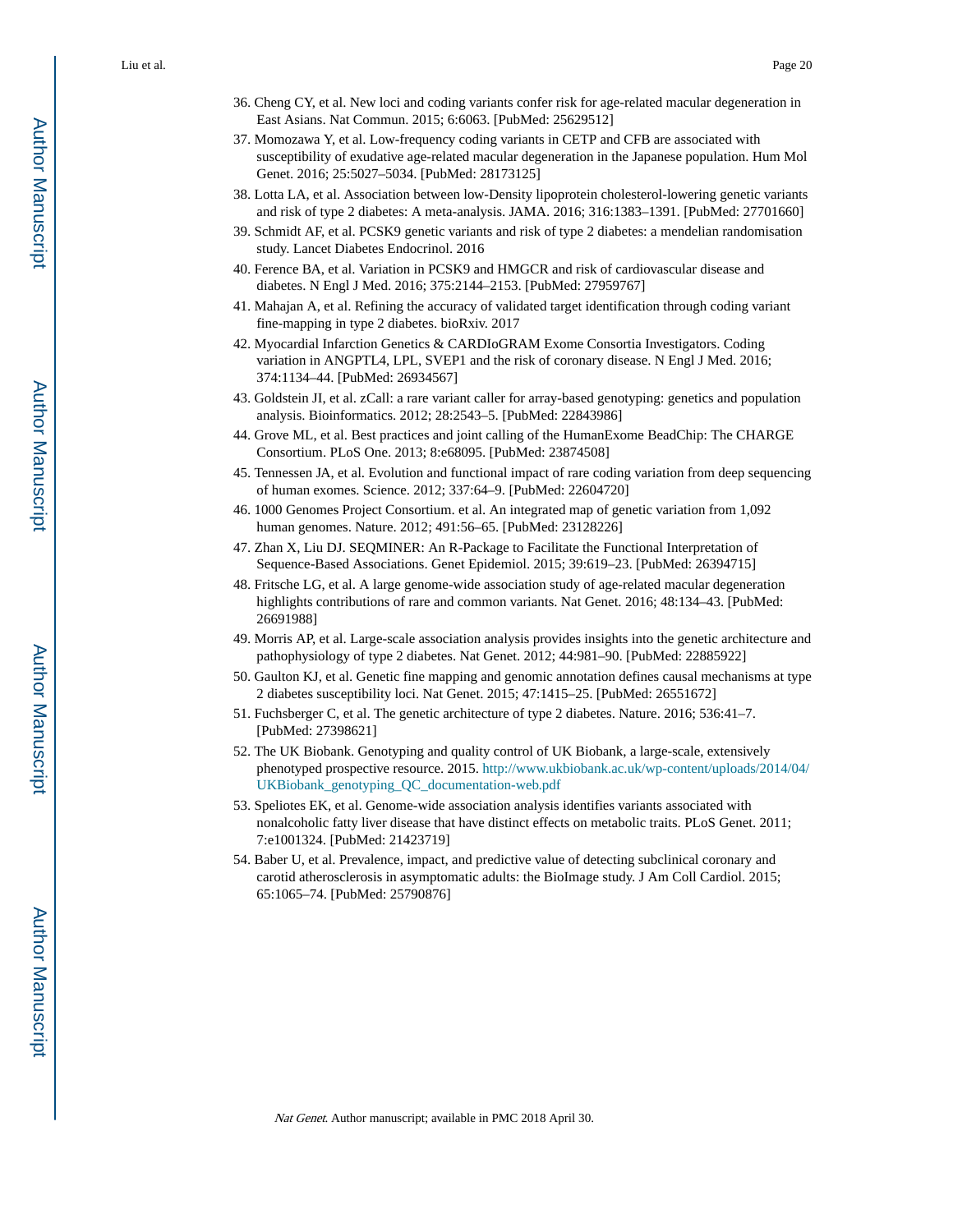



**a**, Western blot showing the depletion of endogenous A1CF levels via CRISPR/Cas9 system in both Huh7 and HepG2 cells. **b** and **c**, Lack of A1CF leads to reduced APOB100 secretion in Huh7 (b) and HepG2 (c) human hepatoma cells. **d**, Recombinantly overexpressed A1CF p.Gly398Ser variant led to significantly increased APOB100 secretion compared to A1CF or GFP control in both Huh7 wild-type and A1CF knockout cells (labeled as A1CF KO), respectively. The bars of mean value and error bars of SD are showed in b, c and d from experiments with biological replicates, N=6. Statistically significant differences are marked (\*p<0.05, \*\*p<0.01).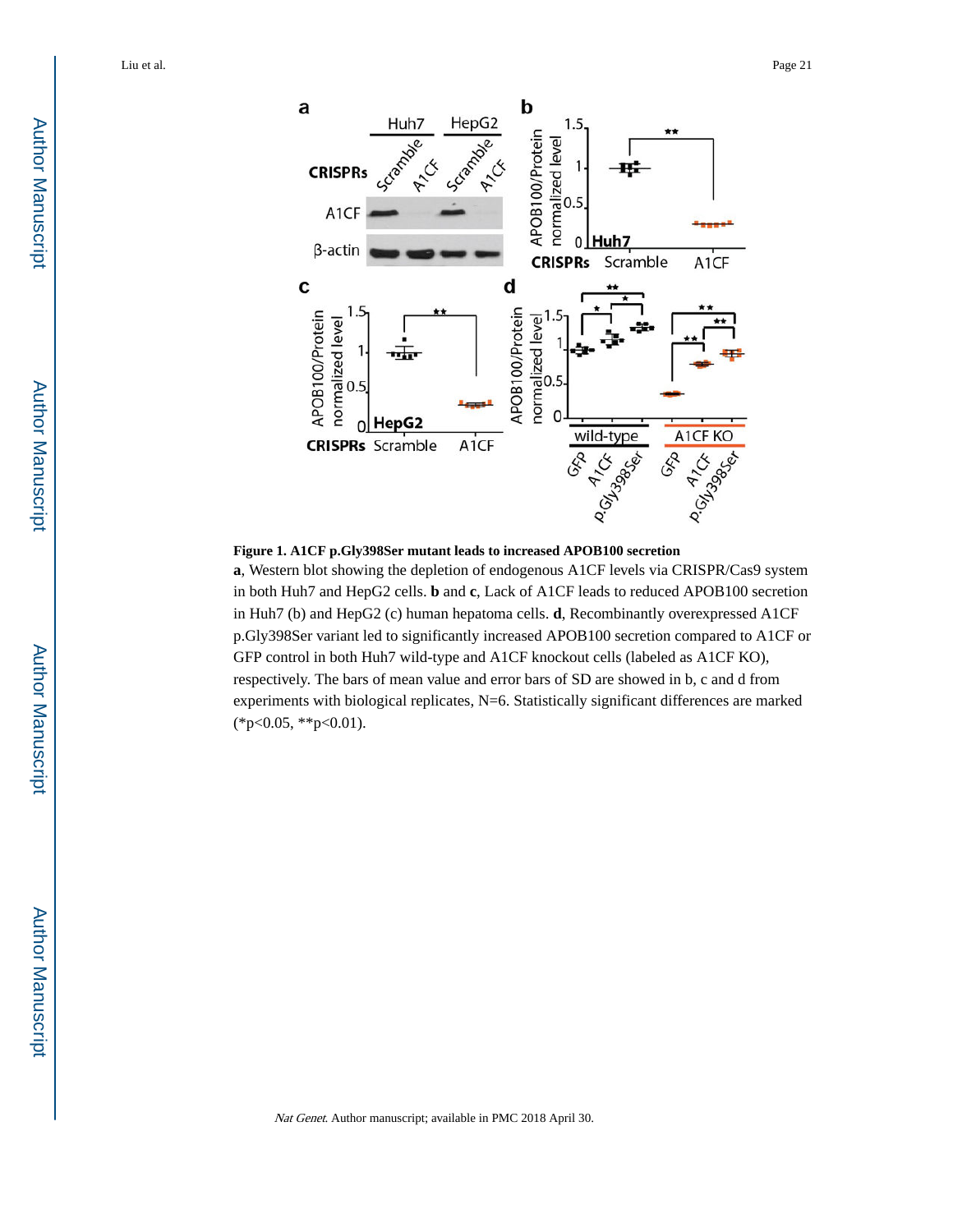

**Figure 2. Association of genetically-lowered triglycerides by** *LPL* **variants with a range of phenotypes**

Estimates were derived in UK Biobank using logistic regression, adjusting for age, sex, ten principal components of ancestry and an indicator variable for array type. Effect estimates are for a 1 standard deviation lower plasma triglycerides. Definitions for all outcomes are provided in Supplementary Table 20.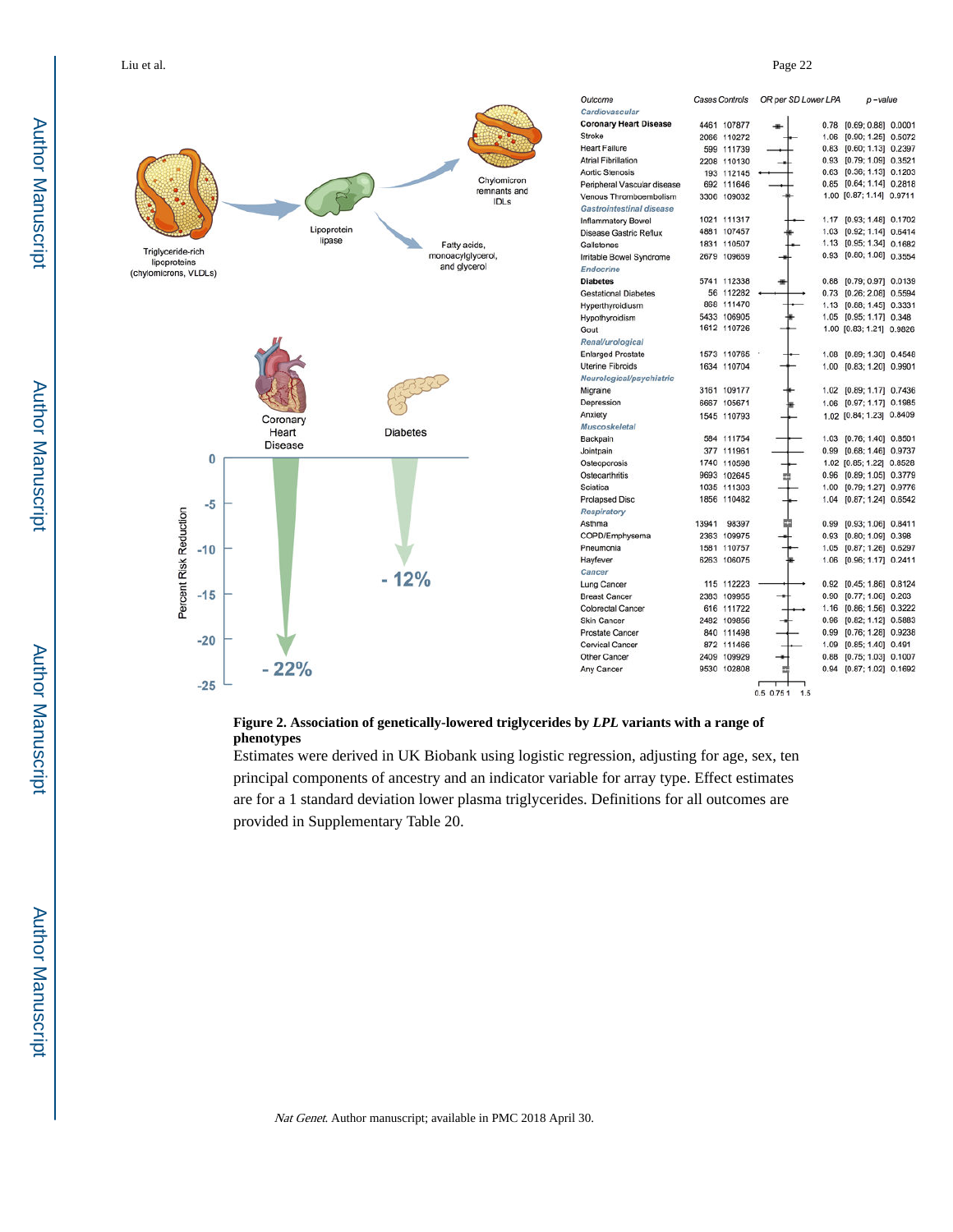| ï |
|---|
|   |
|   |
|   |
|   |
|   |
|   |
|   |
|   |
|   |
|   |
|   |
|   |
|   |
|   |

**Table 1**

Protein-altering variants at novel loci associated with lipid levels Protein-altering variants at novel loci associated with lipid levels

| Chromosome: position (hg19)                                                       | rsD         | Alleles (reference/alternative) | Gene             | Protein change | Z      | Frequency alternative allele | Trait                   | P value                                  | Beta                                           | $\mathbf{S}$                                     |
|-----------------------------------------------------------------------------------|-------------|---------------------------------|------------------|----------------|--------|------------------------------|-------------------------|------------------------------------------|------------------------------------------------|--------------------------------------------------|
| <b>Total Cholesterol</b>                                                          |             |                                 |                  |                |        |                              |                         |                                          |                                                |                                                  |
| 2:101627925                                                                       | rs1062062   | <b>S</b>                        | TBC1D8           | p.Gly954Arg    | 292898 | 0.12                         | FC                      | $1{\times}10^{-7}$                       | $-0.021$                                       | 0.0040                                           |
| 4:69343287                                                                        | rs976002    | $\Delta\!/\!G$                  | <b>TMPRSS11E</b> | p.Tyr303Cys    | 293961 | 0.23                         | rc<br>DLC               | $3{\times}10^{-12}$<br>$5\times10^{-20}$ | 0.029, 0.023                                   | $\begin{array}{c} 0.0031, \\ 0.0033 \end{array}$ |
| 4:155489608                                                                       | rs6054      | 5                               | FGB              | p.Pro206Leu    | 307997 | 0.0038                       | <b>PD</b>               | $3{\times}10^{-11}$<br>$5\times10^{-12}$ | $0.14$ , 0.14                                  | $\frac{0.021}{0.021}$                            |
| 9:5073770<br><i>Nat Genet.</i> Author manuscript; available in PMC 2018 April 30. | rs77375493  | $G\Gamma$                       | JAK2             | p.Val617Phe    | 188412 | 0.0011                       | TC<br>LDL-C             | $1{\times}10^{-11}$<br>$2\times10^{-9}$  | $-0.32$ , $-0.30$                              | 0.047,                                           |
| 9:117166246                                                                       | rs2274159   | Ò,<br>≺                         | DFNB31           | p.Val400Ala    | 319677 | 0.48                         | FC                      | $2\times10^{-7}$                         | 0.013                                          | 0.0026                                           |
| 17:8216468                                                                        | rs871841    | $\breve{\mathsf{Q}}$<br>Н       | <b>ARHGEF15</b>  | p.Leu277Pro    | 298725 | 0.52                         | $\Gamma$                | $2\times10^{-8}$                         | 0.015                                          | 0.0026                                           |
| 19:18304700                                                                       | rs874628    | $\Delta\!/\!G$                  | MPV17L2          | p.Met72Val     | 319677 | 0.26                         | <b>PC</b>               | $2{\times}10^{-7}$                       | 0.015                                          | 0.0029                                           |
| <b>LDL</b> Cholesterol                                                            |             |                                 |                  |                |        |                              |                         |                                          |                                                |                                                  |
| 1:155106227                                                                       | rs4745      | $\lambda T$                     | <b>EFNAI</b>     | p.Asp137Val    | 291361 | 0.49                         | <b>CTCT</b>             | $5\times10^{-8}$                         | $-0.015$                                       | 0.0027                                           |
| 4:187120211                                                                       | rs13146272  | $\mathbb{C}\mathbb{A}$          | CYP4V2           | p.Gln259Lys    | 295826 | 0.62                         | <b>CTCT</b>             | $1{\times}10^{-7}$                       | $-0.015$                                       | 0.0027                                           |
| 5:176520243                                                                       | rs351855    | $\mathbb{G}\mathbb{A}$          | FGFR4            | p.Gly388Arg    | 233058 | 0.29                         | <b>CTCT</b>             | $4\times10^{-8}$                         | $-0.018$                                       | 0.0033                                           |
| 9:139368953                                                                       | rs3812594   | $\breve{\mathbf{z}}$<br>Ü       | <b>SECI6A</b>    | p.Arg1039Cys   | 293723 | 0.24                         | <b>CTCT</b>             | $2\times10^{-8}$                         | $-0.018$                                       | 0.0031                                           |
| 10:118397971                                                                      | rs10885997  | $\lambda/\text{G}$              | PNLIPRP2         | p.Gln387Arg    | 258146 | 0.41                         | <b>CTCT</b>             | $9 \times 10^{-8}$                       | 0.015                                          | 0.0029                                           |
| 10:124610027                                                                      | rs1891110   | ₹<br>U                          | <b>FAM24B</b>    | p.Pro2Leu      | 295826 | 0.55                         | $\frac{1}{T}$           | $8\times10^{-15}$ $2\times10^{-13}$      | $\begin{array}{c} 0.021, \\ 0.019 \end{array}$ | 0.0026,<br>0.0025                                |
| 12:72179446                                                                       | rs61754230  | 5T                              | RAB21            | p.Ser224Phe    | 292762 | 0.015                        | <b>CCC</b>              | $1\times10^{-7}$                         | 0.057                                          | 0.011                                            |
| 14:94844947                                                                       | rs28929474  | 5 <sub>0</sub>                  | <b>SERPINA1</b>  | p.Glu366Lys    | 290263 | 0.015                        | <b>CTCT</b><br>$\Gamma$ | $4 \times 10^{-14}$<br>$6\times10^{-14}$ | $\begin{array}{c} 0.081, \\ 0.078 \end{array}$ | $\begin{array}{c} 0.011, \\ 0.010 \end{array}$   |
| 17:26694861                                                                       | rs704       | G/A                             | YTN              | p.Thr400Met    | 295826 | 0.49                         | <b>CTCT</b><br>$\Gamma$ | $6\times10^{-16}$<br>$1\times10^{-8}$    | $\begin{array}{c} 0.021, \\ 0.015 \end{array}$ | 0.0026, 0.0025                                   |
| 19:42584958                                                                       | rs201596848 | $\overline{C}$                  | ZNF574           | p.Arg734Cys    | 273744 | 0.0014                       | <b>CTCT</b>             | $5\times10^{-12}$                        | $-0.255$                                       | 0.037                                            |
| Triglycerides                                                                     |             |                                 |                  |                |        |                              |                         |                                          |                                                |                                                  |
| 2:202122995                                                                       | rs3769823   | $\Delta/G$                      | CASP8            | p.Lys14Arg     | 295956 | 0.69                         | p                       | $1\times10^{-9}$                         | 0.017                                          | 0.0028                                           |
| 5:131008194                                                                       | rs26008     | $_{\rm TC}$                     | <b>FNPI</b>      | p.Gln620Arg    | 305699 | 0.92                         | FG                      | $5\times10^{-9}$                         | $-0.028$                                       | 0.0048                                           |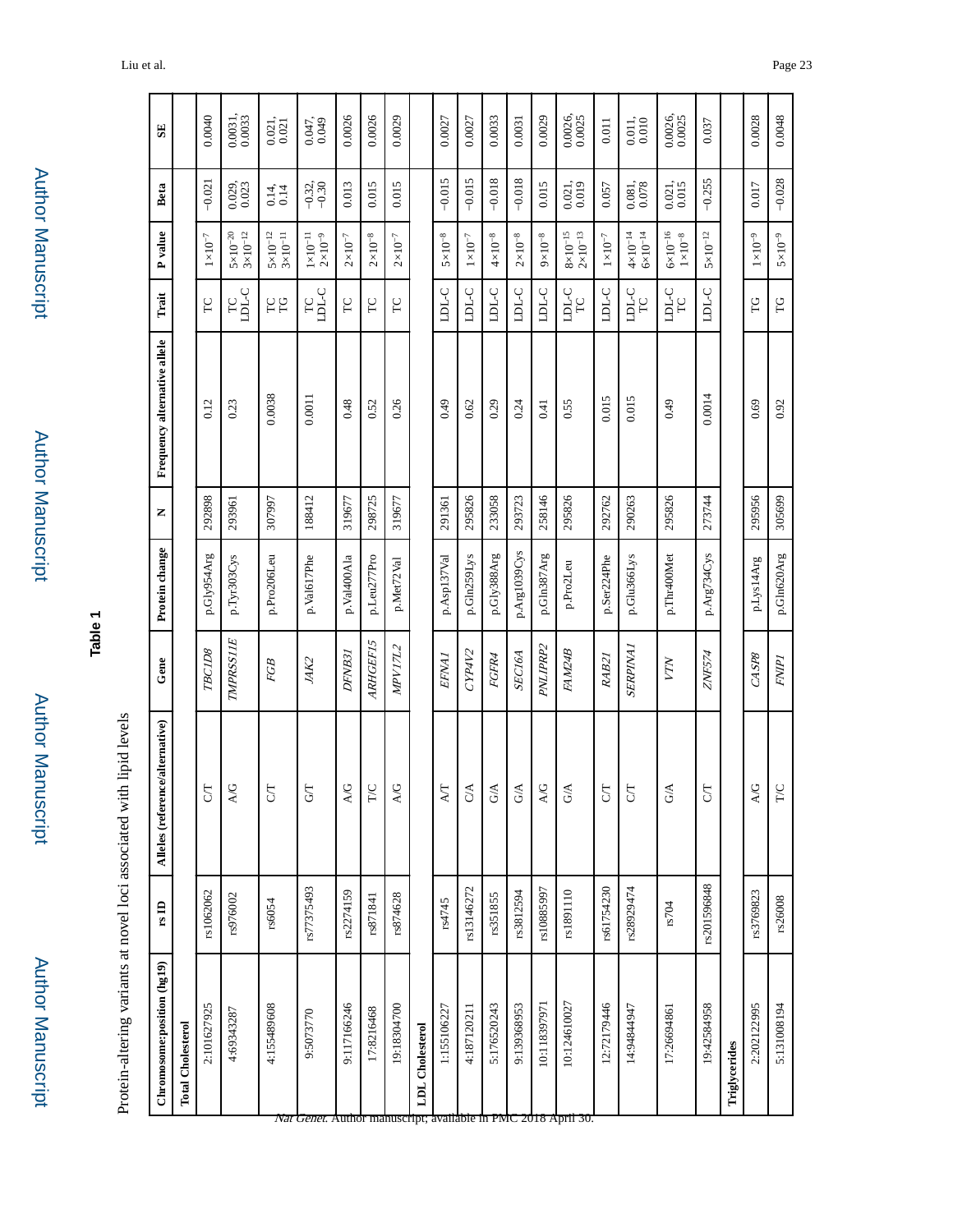| ۰ |
|---|
|   |
|   |
|   |
|   |
| ī |
|   |
|   |
|   |
| I |
|   |
|   |
|   |
|   |
|   |
|   |
|   |
|   |
|   |
|   |
|   |
|   |
|   |
|   |
|   |
|   |
|   |
|   |
|   |
|   |
|   |
| ٠ |
|   |
|   |
|   |
|   |

| Chromosome:position (hg19) | $\mathbf{r}_s$ ID | ce/alternative)<br>Alleles (refereno | Gene                  | Protein change | z      | Frequency alternative allele | Trait            | P value                                    | Beta                                         | SE                |
|----------------------------|-------------------|--------------------------------------|-----------------------|----------------|--------|------------------------------|------------------|--------------------------------------------|----------------------------------------------|-------------------|
| 10:52573772                | rs41274050        | 5                                    | AICF                  | p.Gly398Ser    | 299984 | 0.0072                       | <b>PC</b>        | $4 \times 10^{-11}$ $1 \times 10^{-7}$     | $\begin{array}{c} 0.10, \\ 0.08 \end{array}$ | 0.015, 0.015      |
| 13:45970147                | rs138358301       | A/G                                  | <b>SLC25A30</b>       | p.Phe280Leu    | 301087 | 0.0035                       | P                | $3\times10^{-11}$                          | 0.15                                         | 0.022             |
| 15:40751555                | rs3803357         | $\frac{1}{2}$                        | <b>GHPS</b>           | p.Gln298Lys    | 305699 | 0.55                         | SL               | $1{\times}10^{-10}$                        | $-0.017$                                     | 0.0026            |
| 17:17409560                | rs7946            | 5                                    | PEMT                  | p.Val212Met    | 304420 | 0.67                         | P                | $1\times10^{-8}$                           | $-0.016$                                     | 0.0029            |
| 20:56140439                | rs41302559        | $\Im$                                | PCKI                  | p.Arg483Gln    | 299984 | 0.0021                       | p                | $9 \times 10^{-8}$                         | $-0.154$                                     | 0.029             |
| 22:17625915                | rs35665085        | $\tilde{\sigma}$                     | CECR5                 | p.Thr149Met    | 302582 | 0.050                        | P                | $5\times10^{-8}$                           | 0.032                                        | 0.0059            |
| <b>HDL</b> Cholesterol     |                   |                                      |                       |                |        |                              |                  |                                            |                                              |                   |
| 2:272203                   | rs11553746        | 5                                    | ACPI                  | p.Thr95Ile     | 313148 | 0.33                         | <b>CTCH</b>      | $5 \times 10^{-8}$                         | 0.015                                        | 0.0027            |
| 2:54482553                 | rs17189743        | $\mathcal{S}$                        | <b>SPYL6</b>          | p.Arg246Cys    | 314415 | 0.029                        | <b>CTCH</b>      | $2\times10^{-7}$                           | 0.040                                        | 0.0076            |
| 2:179309165                | rs75862065        | $\tilde{G}^A$                        | PRKRA                 | p.Pro116Leu    | 105490 | 0.29                         | <b>CTGH</b>      | $2\times10^{-7}$                           | 0.026                                        | 0.0050            |
| 3:48229366                 | rs146179438       | $\frac{1}{2}$                        | CDC25A                | p.Gln25His     | 288306 | 0.020                        | <b>CTCH</b>      | $3\times10^{-11}$                          | $-0.063$                                     | 0.0095            |
| 5:176637576                | rs28932178        | F                                    | <b>NSDI</b>           | p.Ser457Pro    | 310567 | 0.17                         | <b>CTCH</b>      | $8\times10^{-9}$                           | 0.020                                        | 0.0035            |
| 11:64031241                | rs35169799        | 5                                    | PLCB3                 | p.Ser778Leu    | 314415 | 0.060                        | <b>CTCH</b><br>E | $4 \times 10^{-13}$ ,<br>$3\times10^{-12}$ | $-0.039, 0.038$                              | 0.0054,<br>0.0055 |
| 11:68703959                | rs622082          | 2)<br>S                              | <i><b>IGHMBP2</b></i> | p.Thr671Ala    | 316391 | 0.31                         | <b>CTGH</b>      | $6\times10^{-10}$                          | $-0.017$                                     | 0.0028            |
| 16:4755108                 | rs78074706        | $\frac{4}{5}$                        | ANKS3                 | p.Arg286Trp    | 315298 | 0.022                        | <b>O-TCHE</b>    | $1\times10^{-9}$                           | $-0.053$                                     | 0.0087            |
| 16:69385641                | rs76116020        | <b>A/G</b>                           | TMED6                 | p.Phe6Leu      | 310822 | 0.033                        | <b>CTCH</b>      | $7{\times}10^{-9}$                         | $-0.041$                                     | 0.0071            |
| 17:40257163                | rs2074158         | ř                                    | DHX58                 | p.Gln425Arg    | 244331 | 0.19                         | <b>CTGH</b>      | $1\times10^{-7}$                           | $-0.020$                                     | 0.0038            |
|                            |                   |                                      |                       |                |        |                              |                  |                                            |                                              |                   |